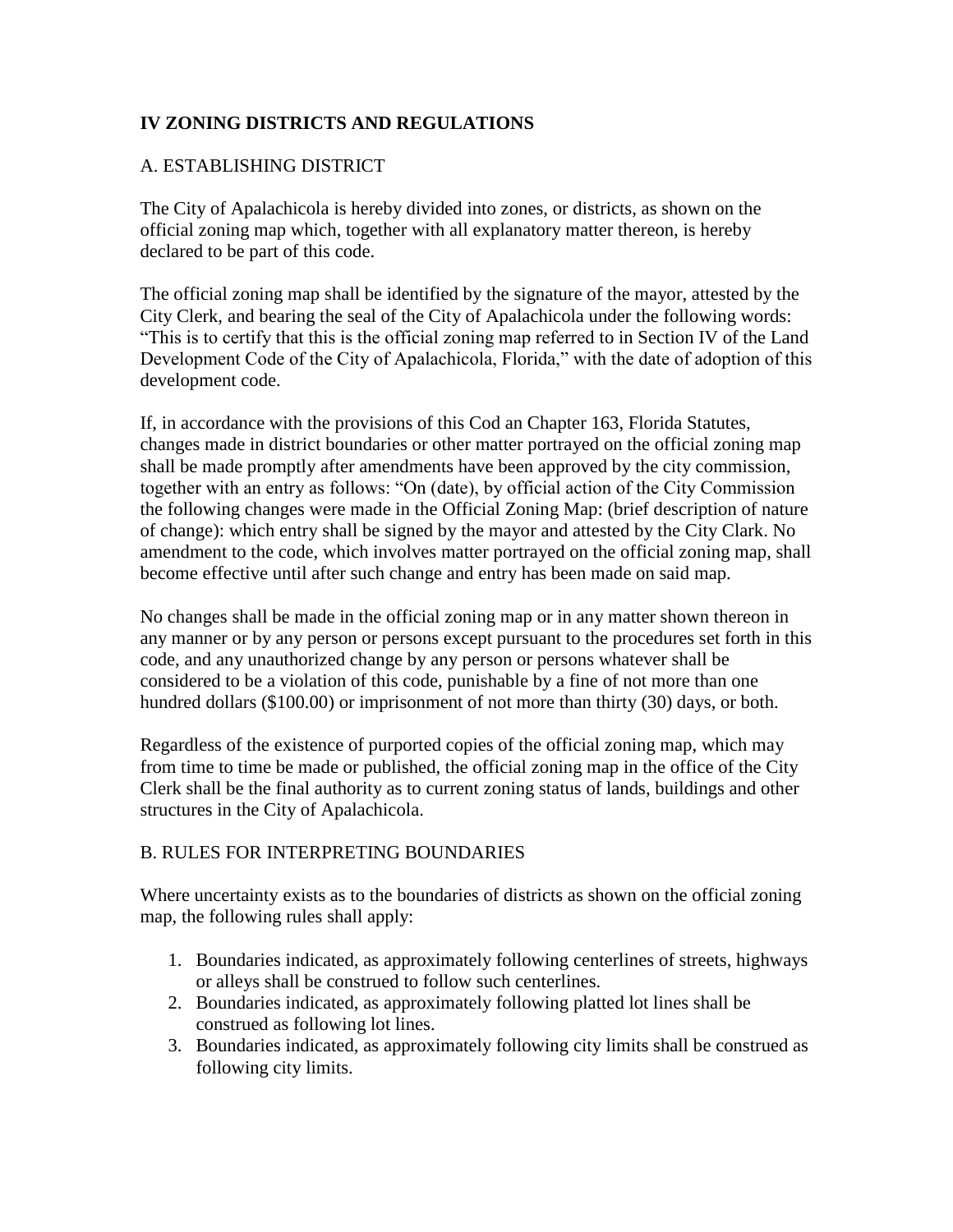- 4. Boundaries indicated as parallel to or extensions of features indicated in items (1) through (3) above shall be so construed. Distances not specifically indicated on the official zoning map shall be determined by the scale of the map.
- 5. Where the street or property layout existing on the ground is at variance with that shown on the official zoning map, or in other circumstances not covered by the rules above, the Board of Adjustment shall interpret the district boundaries.

C. Nonconforming lots, nonconforming uses of land, nonconforming structures, and nonconforming uses of structures and premises.

Within the districts established by this code or amendments hereof there exist lots, structures, and uses of land and structures which would be prohibited under the terms of this code or amendment hereof.

It is the intent of this code to permit these nonconformities to continue until they are removed by economic forces or otherwise, but not to encourage their survival, since it has been determined that such uses are not compatible with other uses in the districts involved. It is not the intent of this code to permit nonconformities to be enlarged upon, expanded or extended, nor shall existing nonconformities be used a grounds for adding other structures or uses prohibited elsewhere in the same district. Nonconforming uses applies to structures and uses of structures and land as they apply to zoning districts and standards stated in the zoning element of this code; and is not to be interpreted as being subject to Section V, Historic Preservation Element of this code.

Thus a nonconforming use of a structure and/or land shall not be extended or enlarged after passage of this code by attachment of additional signs to a building, or by the addition of the other uses, if such additions are of nature which would be prohibited generally in this district involved.

To avoid undue hardship, nothing in this code shall be deemed to require a change in the plans, construction or designated use of any building on which actual construction was lawfully begun prior to the effective date of this code or amendment hereto and upon which actual building construction has been diligently carried on. Actual construction materials in their permanent position, fastened in a permanent manner; except that where demolition or removal of an existing structure has been substantially begun preparatory to rebuilding, such demolition or removal shall be deemed to be actual construction work shall be diligently carried on until the completion of the building involved.

Notwithstanding limitations imposed by other provisions of this code in any district in which single-family dwellings are permitted, a single-family dwelling and customary accessory building may be erected on a single lot of record at the time of passage or amendment of this code, if such lot is in separate ownership and not of continuous frontage with other lots in the same ownership, even though such lot fails to meet the requirements for area and/or with generally applicable in the district, provided that yard dimensions and other requirements not involving area and/or width of lot shall conform to the regulations for the district in which such lot is located.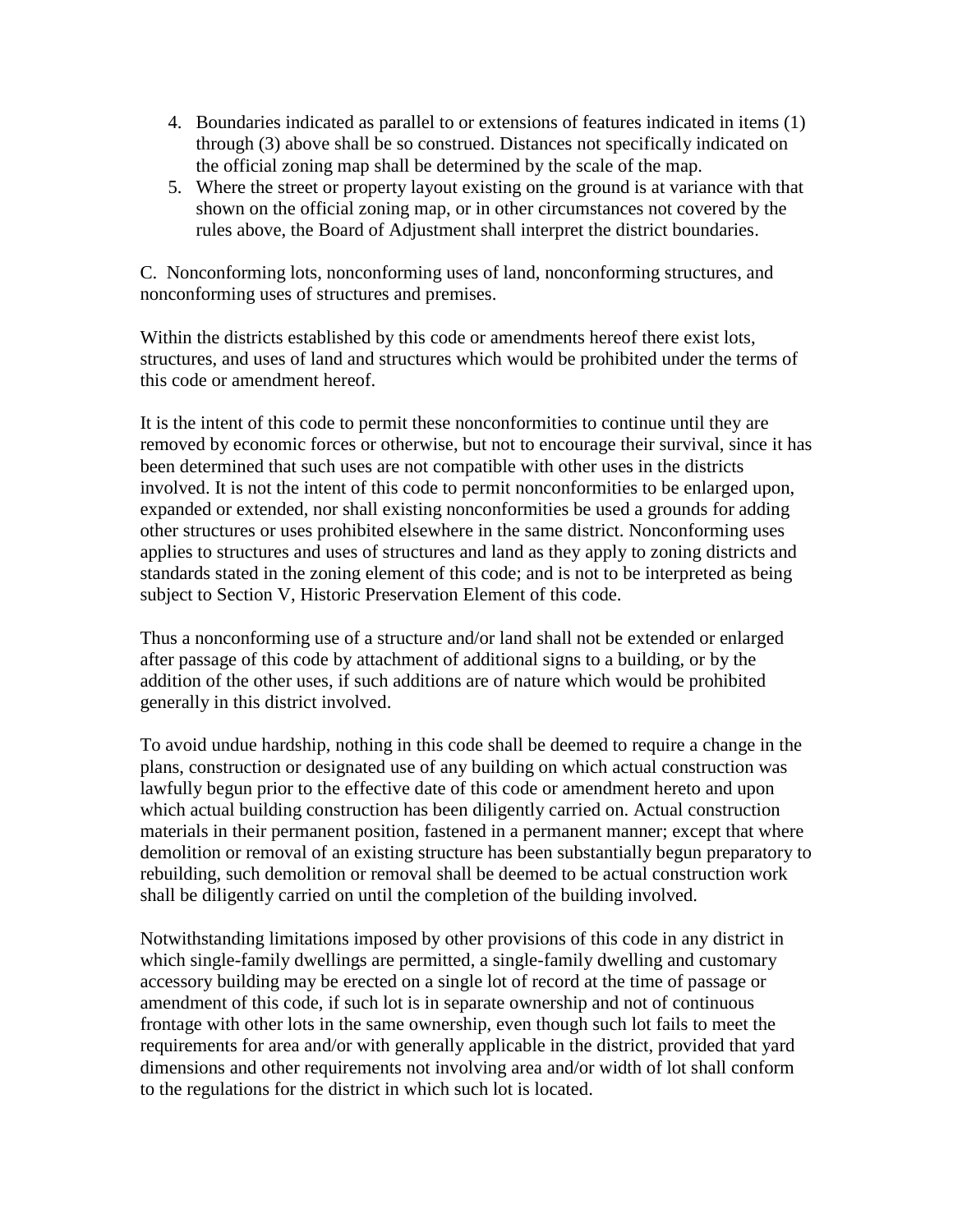If two (2) or more lots or combinations of lots and portions of lots with continuous frontage in single ownership are of record at the time of passage or amendment of this code, and if all or part of the lots do not meet the requirements for lot width and area as established by this code, the lands involved shall be considered to be an undivided parcel for the purposes of this code, and no portion of said parcel shall be used or sold for the purpose of development which does not meet lot width and area requirements established by this code nor shall any division of the parcel be made which leaves remaining any lot with width or area below the requirements herein.

Where use of land exists at the time of passage or amendment of this code, which is made no longer permissible under the terms of this code as enacted or amended, such use may be continued so long it remains otherwise lawful to the following provisions:

- 1. No such nonconforming use of land shall be enlarged or increased, nor extended to occupy a greater area of land than was occupied at the time of adoption or amendment of this code.
- 2. No such nonconforming use of land shall be moved in whole or in part to any other portion of the lot or parcel occupied by such use at the time of adoption or amendment of this code.
- 3. If any such nonconforming use of land ceases for any reason for a period of more than thirty (30) days, any subsequent use of such land shall conform to the regulations specified by the code for the district in which such land is located.

If a use of a structure, or of structure and premises in combination, exists at time of passage or amendment of this code, the use may be continued so long as it remains otherwise subject to the following provisions:

- 1. No existing structure devoted to a use no permitted by this code in the district in which it is located shall be enlarged, extended, constructed, reconstructed, moved, or structurally altered except in changing the use of the structure to a use permitted in district in which it is located.
- 2. Any nonconforming use of a structure may be extended throughout any parts of a building which were manifestly arranged or designed for such use at the time of adoption of amendment of this code, but no such use shall be extended to occupy and land outside such building.
- 3. 3. If no structure alterations are made, any nonconforming use of a structure, or structure and premises, may be changed to another nonconforming use provided that the Board of Adjustment, either by general rule or on findings in the specific case, shall find that the proposed use if equally appropriate or more appropriate to the District than the existing nonconforming use. In permitting such change, the Board of Adjustment may require appropriate conditions and safeguards.
- 4. Any structure or structure and land in combination, in or on which a nonconforming use is superseded by a permitted use, shall thereafter conform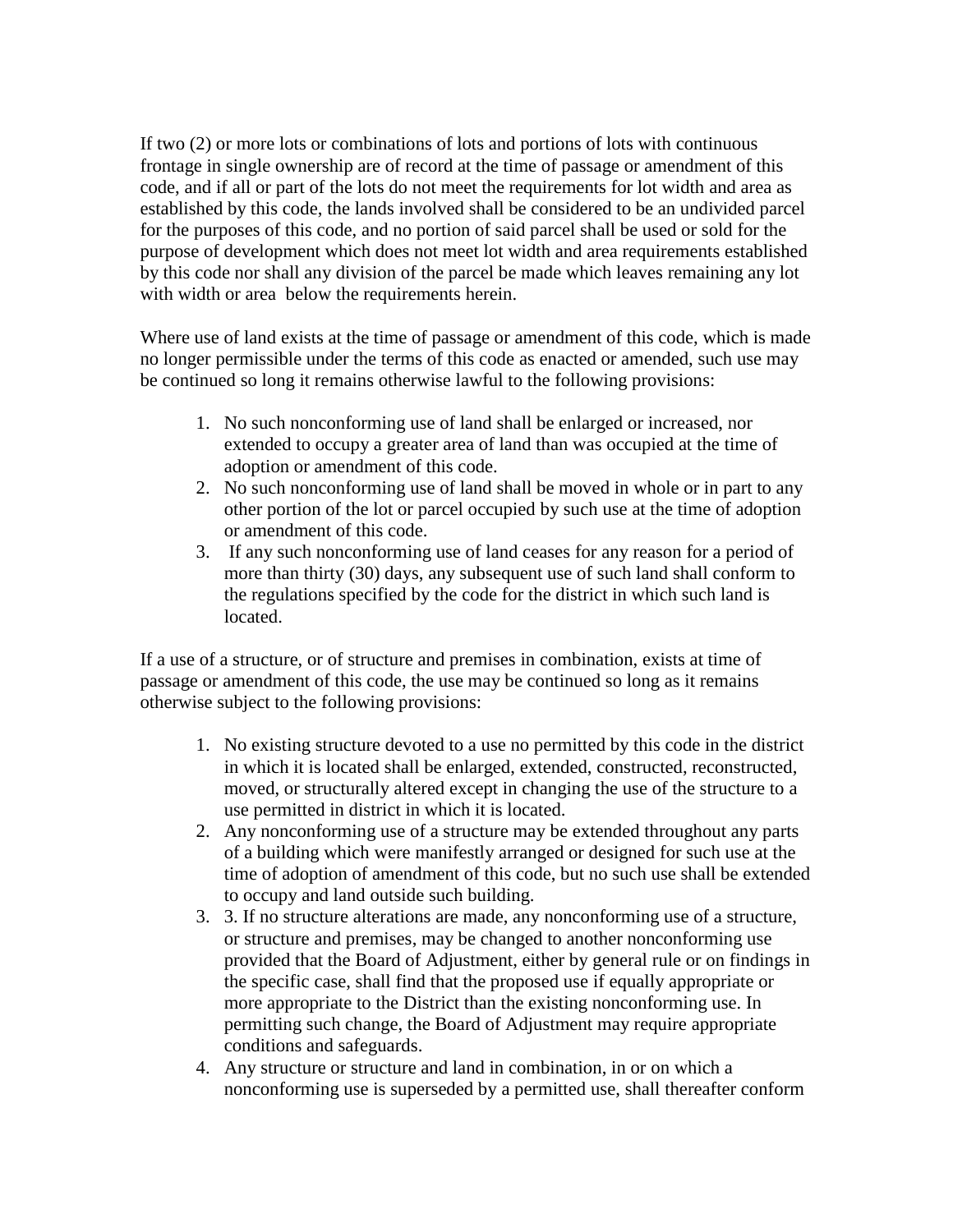to the regulations for the district in which the structure is located, and the nonconforming use may not thereafter be resumed.

- 5. When a nonconforming use of a structure, or structure and premises in combination, is discontinued or abandoned for six (6) consecutive months or for eighteen (18) months during any three-year period, the structure, or structure and premises in combination, shall not thereafter be used except in conformance with the regulations of the district in which located.
- 6. Where nonconforming use status applies to a structure and premises in combination, removal or destruction of the structure shall eliminate the nonconforming status of the land.

Repairs and maintenance on any building devoted in whole or in part to any nonconforming use may be done in any period of twelve (12) consecutive months on ordinary repairs, or on repair or replacement of nonbearing walls, fixtures, wiring or plumbing, to an extent not exceeding ten (10) per cent of the latest assessed valuation of the building, providing that the cubical contents of the building as it existed at the time of passage or amendment of this code shall not be increased.

Uses under special exception provisions are not nonconforming uses. Any uses for which a special exception is required, or for which a special permit may be granted as provided in this code in any district in which such use is provisionally permitted subject to special permits, shall not be deemed a nonconforming use, but shall without further action be deemed a conforming use in such district.

D. District Regulations

District regulations comprise those in the schedule of district regulations, hereby declared to be part of this code, and in paragraph E of the code, entitled "Supplementary Regulations."

- E. Supplementary Regulations
	- 1. Corner lots in residential districts are platted in such a manner as to change the normal yard pattern along either of the intersecting streets, the required front yard shall be provided across the end of the lot fronting on the street, and a yard measuring not less than fifteen (15) feet from the street line, shall be provided along the full length of the lot on the side toward the intersecting street. No portion of any main or accessory building shall encroach upon the latter yard.
	- 2. Visibility at intersections in residential districts. On a corner lot in any residential district, nothing shall be erected, placed, planted or allowed to grow in such manner as materially to impede vision between a height of two and a half  $(2 \frac{1}{2})$  and ten (10) feet above the center line grade of the intersecting street in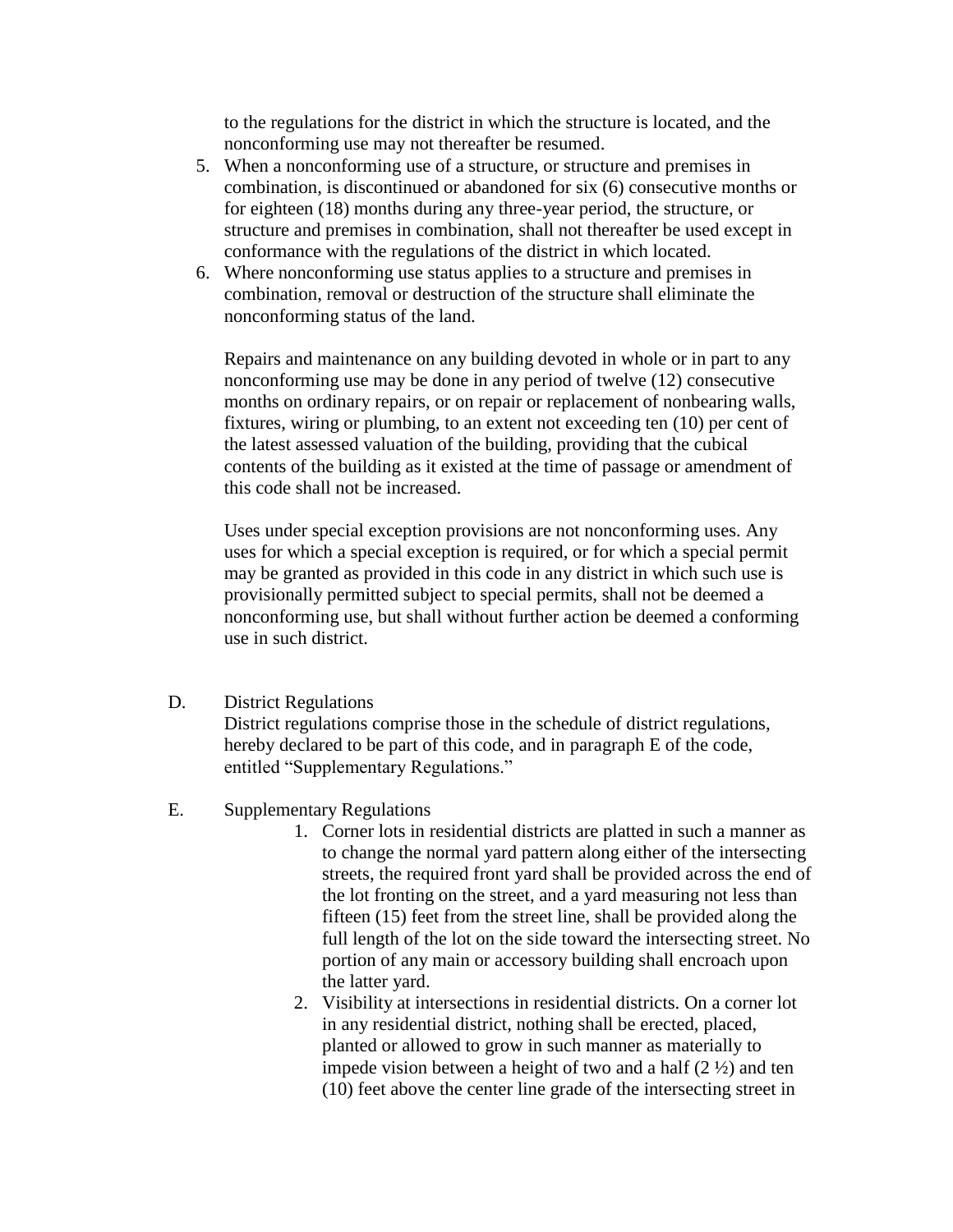the area bounded by the street lines of such corner lots and a line joining points along said street lines fifty (50) feet from the point of the intersection.

- 3. Garages for sales, storage, repairs, and/or services: Service Stations: Sales lot for new or used motor vehicles: Parking lots and similar uses. The following limitations shall apply to commercial structures and uses involving the sale, storage, service, or repair of motor vehicles:
- a. No public street, parking, sidewalk or way shall be used for the storage or parking of motor vehicles in connection with the activities of such establishments, except for normal permitted parking by individual private owners or operators of such vehicles.
- b. No operation in connection with such establishments shall be conducted in a manner, which impedes free flow of vehicular or pedestrian traffic in normal courses on public ways.
- c. All motor vehicles being handles, stored or repaired by such operations shall be maintained in such conditions that they may be moved under their own power at any time except such vehicles as may be stored or under repair in garages or other buildings as provided below.
- d. No repair of motor vehicles or parts thereof shall be made except within garages, service stations, body shop, or other enclosed buildings, provided for such purposes, and no storage of parts of motor vehicles shall be other than in an enclosed building.
- e. No permit shall be issued for the erection of a garage for storage of more than five (5) motor vehicles, or for service stations, or for conversion to such purposes of any premises not so used, on any portion of any lot portion of any lot or plot on which is located a school, a church, a theater or auditorium containing one hundred (100) or more seats, a public library, or a hospital or sanitarium.
- 4. Fences walls and hedges. Notwithstanding other provisions of this code, fences, walls, and hedges may be permitted in any required yard, or along the edge of any wall; provided however, that no fence, wall or hedge along the sides or front edge of any front yard shall be of such type and/or heights as to block vision required for safety of traffic over two and one-half (2 ½) feet in height.
- 5. No permit shall be issued for any tavern, bar, lounge, or package store not associated with an eating establishment as defined in Florida Statues; Chapter 561.20 (3), where such a tavern, bar, lounge or package store will be located within five hundred (500) feet of any portion of any lot or plot on which is located a school or church. No tavern, bar, lounge, or package store shall be located within two hundred (200) feet of any residential district, R-1, R-2, or R-3 except as an approved special exception by the Planning and Zoning Commission after one (1) public hearing.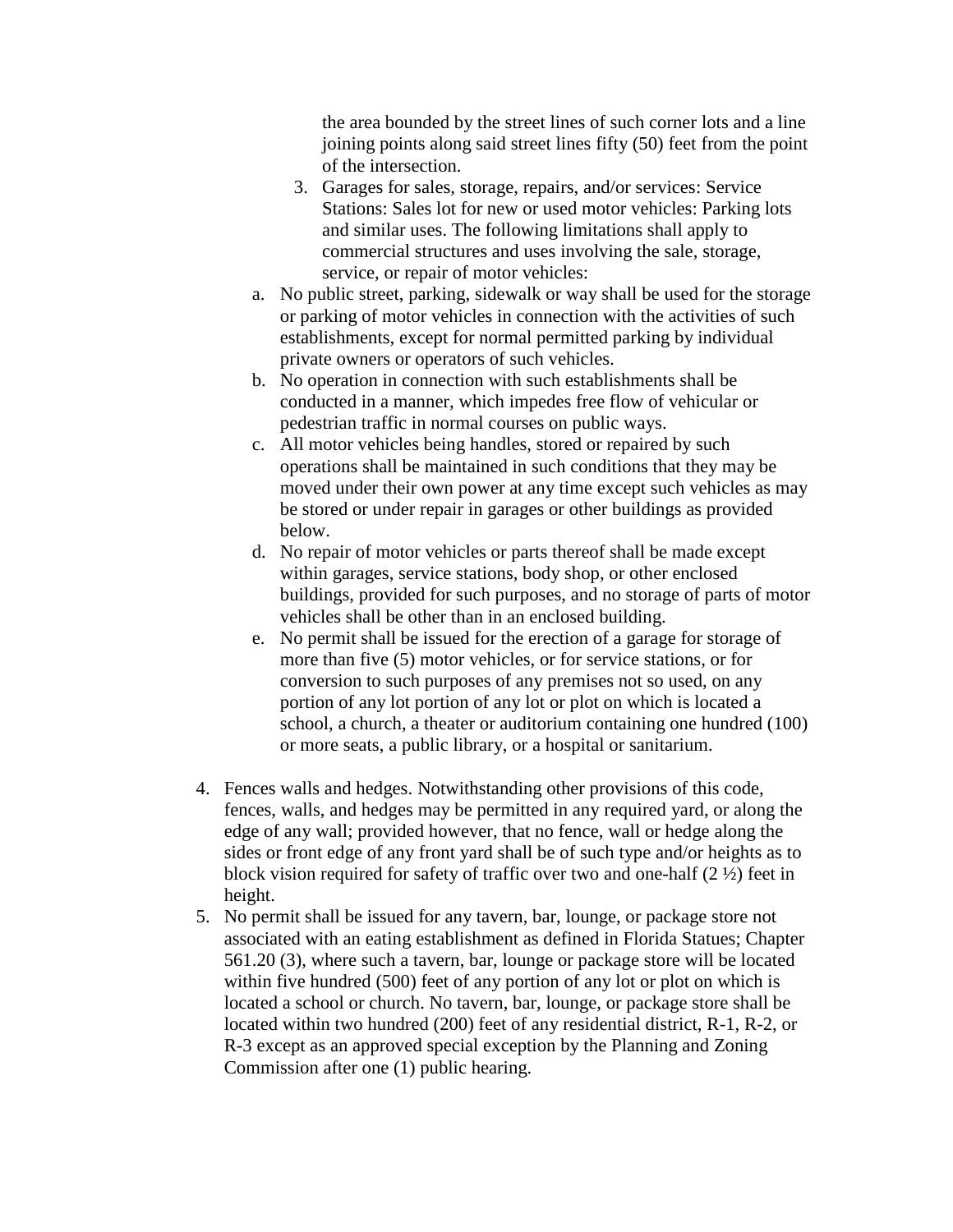- 6. District Overlay In the event that two or more separate provisions of this code indicate conflicting regulations or standards (Historic District, Zoning District, Waterfront Review Zone), the highest and most restrictive regulation and/or standard shall govern.
- 7. Waterfront and adjacent area special review requirements. Special requirements for structures, facilities, and uses of land adjacent to the waterfront. (River and Bay including creeks and waterways joining these – See map entitled: Special Waterfront Area).
	- a. All housing and other structures within this Waterfront Area shall be connected to the City's Central Sewer System.
	- b. All plans for development with the "Waterfront Area" shall assure:
		- i. That the basic functions and productivity of the Apalachicola Bay Area's natural land and water systems will be conserved to reduce or avoid health, safety, and economic problems for present and future residents of the Apalachicola Bay Area.
			- 1. Wetlands will be preserved and protected.
			- 2. Where alterations of wetlands are necessary in order to allow reasonable use of property, either the restoration of the disturbed wetlands will be provided or additional wetlands will be created at a 4:1 ratio to mitigate any wetland destruction. All approved mitigation shall be required to demonstrate, through appropriate monitoring and reporting by the project's developer, at least an 85% planting survival rate for wetland areas created/augmented during mitigation, for a period at least two years for herbaceous wetland communities, and for at least five years for forested wetland communities.
		- ii. Land development shall be consistent with a safe environment, adequate community facilities, and a desire to minimize environmental hazards.
		- iii. No wastes shall be discharged into any waters of the Apalachicola Bay Area without first being given the degree of treatment necessary to fully protect, and/or improve the present water quality adjoining this area.
	- c. All development within the Special Waterfront District shall comply with Section VII, Site Plan Approval, and Section VIII, Storm water Management Plans, of this code. The storm water management plan will prohibit the use of herbicides in the Special Waterfront District.
	- d. The bulk storage of hazardous materials, as defined by the Federal Environmental Protection Agency (EPS) Schedule 40 CFR Part 261, Subparts C and D, is a specifically excluded use within the "Waterfront Area." For the purposes of this section, bulk storage is defined as more than 100 kilograms (220 pounds) of EPA listed hazardous materials, and more than one kilogram (2.2 pounds), or EPA listed acutely hazardous materials. In general, every effort should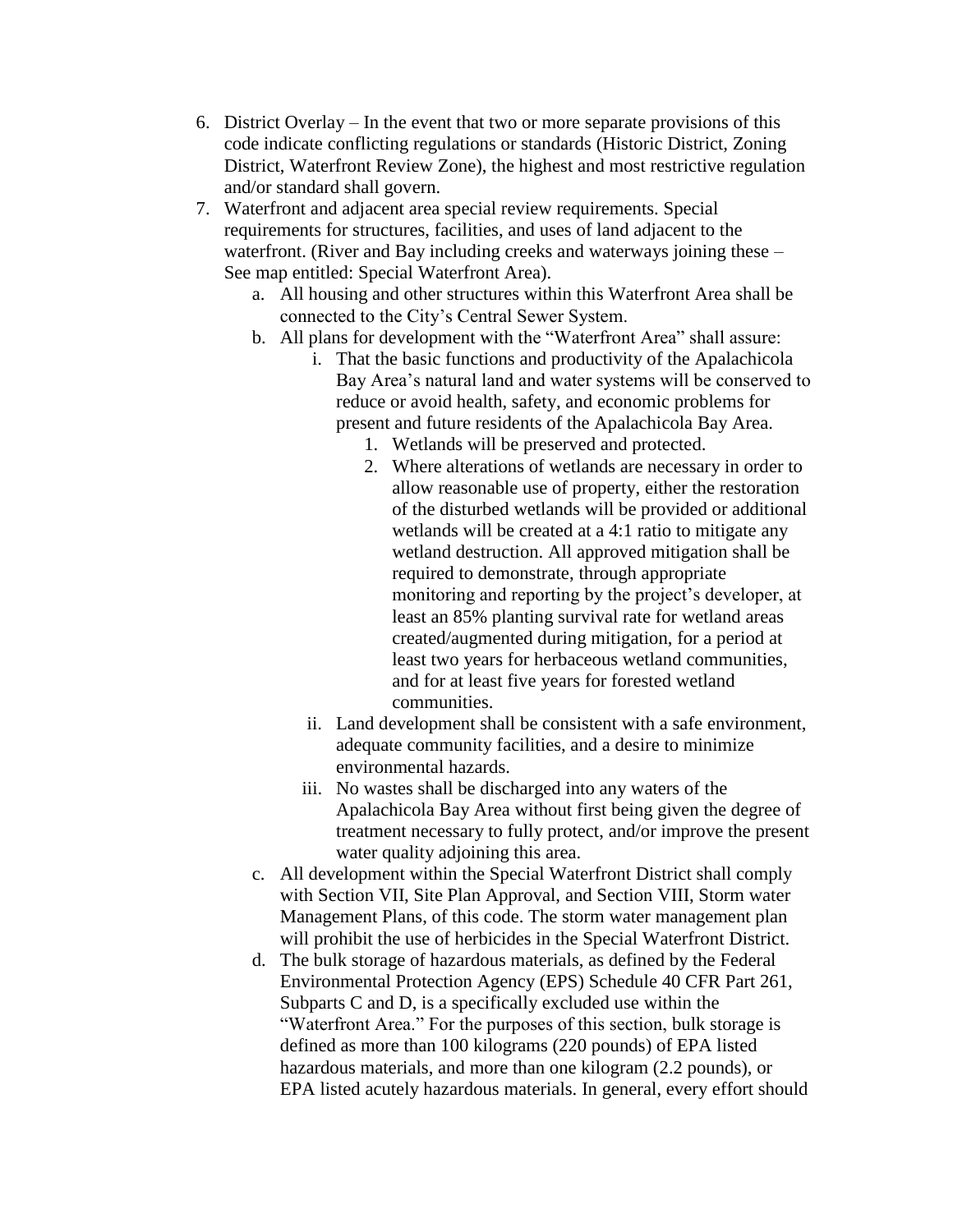be made to secure small amounts of these materials, as well as common, less hazardous, chemicals and substances, from release into the environment.

- e. The storage and dispensing of petroleum products with the "Waterfront District" is a permitted use under applicable Department of Environmental Regulation (DER) Rules pursuant to Chapter 17.61 Florida Statutes, and applicable Federal regulations.
- f. The use of natural vegetation erosion control structures is encouraged and preferred to the construction of rigid shore protection structures (seawalls, bulkheads, revetments, etc.) The construction of vertical seawalls, bulkheads, revetments, etc.) The constructions of vertical seawalls without armoring (rip rap, sandbags) on the water ward face are prohibited on natural water bodies.
- g. The alteration, other than approved maintenance, of mosquito ditches is prohibited.
- 8. Parking Requirements
	- a. Off-Street Parking Required off-street parking facilities shall be primarily for the parking of private passenger automobiles of occupants, patrons or employees of the principal use served. Parking for disabled persons shall be provided pursuant to s.316.1956 F.S.
	- b. Definition of Off-Street Parking There shall be provided at the time of the erection of any principal building or structure parking space with adequate provisions for ingress and egress no less than the following space requirements (when calculating the required number of parking spaces, fractional numbers of spaces go to the next whole number):

1. Dwelling – One (1) parking space for each dwelling unit or room for rent.

2. Offices, Studios, and Financial Institutions: One (1) off-street parking space for each 2 persons at work on peak shifts, plus one (1) for each 500 sq. ft. of floor space open to the public.

3. Retail Establishments – One (1) off-street parking space for each two persons at work on peak shifts, plus two (2) for the first 1,000 sq. ft. of floor space devoted to merchandising plus two (2) for each additional 300 sq. ft. used.

4. Eating and/or Drinking Establishments – (1) offshore parking space for each 2 persons at work on peak shifts, plus one (1) for each 2 tables for service, plus one (1) for each 4 stools at service counter.

5. Child Care Centers – One (1) off-street parking space for each 2 persons at work on peak shifts, plus one (1) for each 500 sq. ft. of floor space, plus adequate provisions for the loading and unloading of children off of the public right-of-way, subject to site plan approval.

6. Marinas – One (1) off-street parking space for each wet slip, plus one (1) off-street parking space for every 3 dry slips.

7. All Other Permitted Uses and Structures – One (1) off-street parking space for each 2 persons at work on peak shifts, plus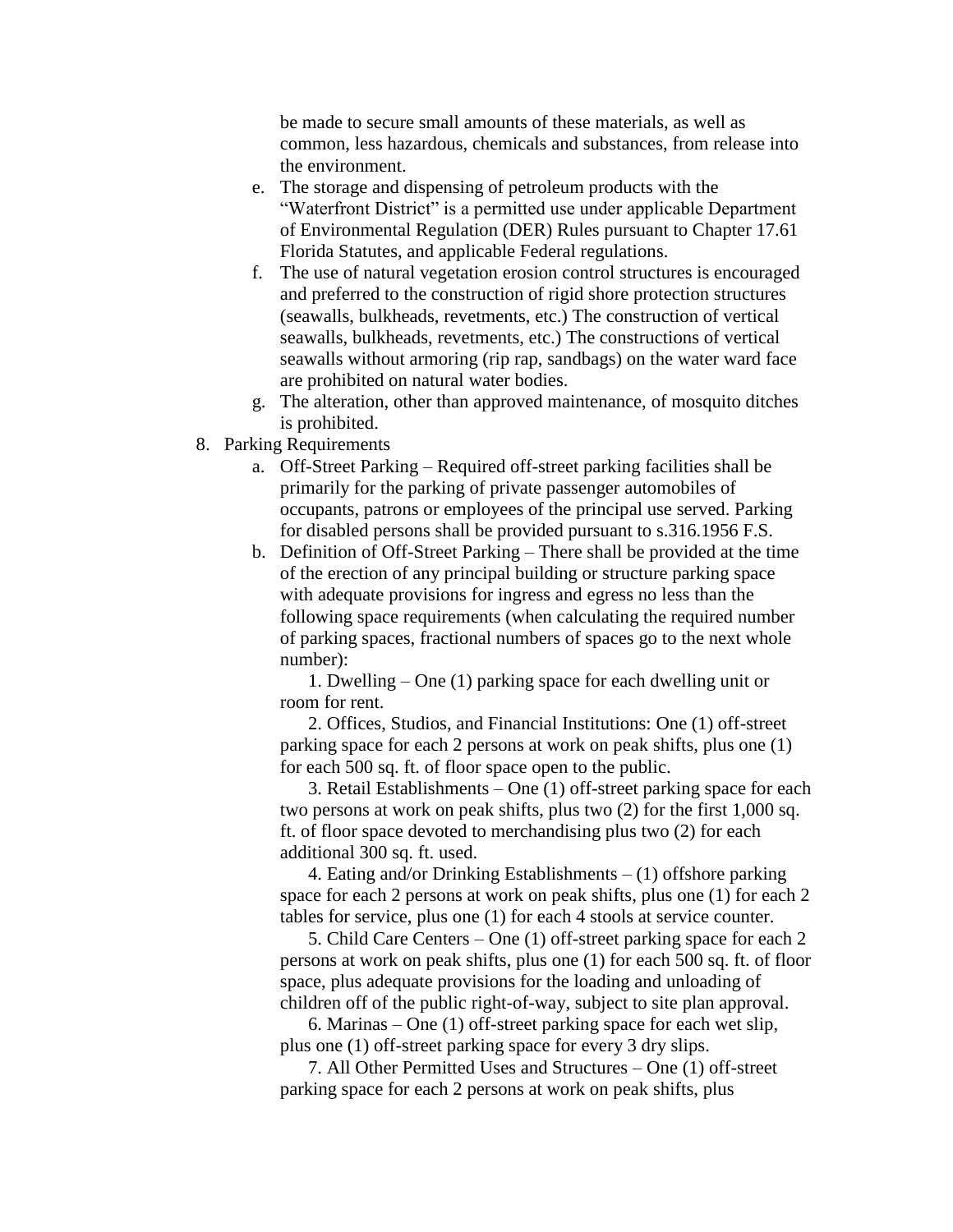additional spaces as determined by the Planning and Zoning Commission.

- c. Location of Off-Street parking Required off-street parking will be provided either on the same parcel of land as the principal building or structure or on a separate parcel located within 500 feet of the principal building or structure.
- d. On-Street Parking For businesses in the downtown area existing at the time of enactment of this ordinance, on street parking equivalent to the schedule above will be provided. Where necessary, parking arrangements may be made on an intermittent basis with other, neighboring businesses.
- e. Where a parking lot does not abut on a public or private street, alley, or easement of access, there shall be provided an access drive not less than ten (10) feet in width in the case of a dwelling and not less than eighteen (18) feet in width in all other cases, leading to the loading or unloading spaces and parking or storage areas required hereunder in such a manner as to secure the most appropriate development of the property in question. Parking spaces shall be a minimum of 10 ft. by 20 ft. and access aisles shall be a minimum of 18 ft. in width.
- f. Every parcel of land used as a public or private parking area, including a commercial parking lot, shall be developed and maintained in accordance with the following requirements: L

1. No part of any parking area shall be closer than five feet to any established road right-of-way or alley line. In case the parking area adjoins a residential district, it shall be set back at least five (5) feet from the residential district boundary and shall be effectively screened with landscaping, fence, wall or other approved materials.

2. Any off-street parking area, including any commercial parking lot, for more than five vehicles shall be so gadded and drained as to dispose of all surface water accumulation within the area and shall be so arranged and marked as to provide for orderly and safe loading or unloading and parking and storage of vehicles.

3. Any lighting used to illuminate any off-street parking area, including any commercial parking lot, shall be so arranged as to reflect the light away from adjoining premises in any residential district as well as to eliminate driving nuisance and highway safety hazards.

4. Any commercial parking area shall require a Department of Environmental Regulation storm water permit before a city development permit can be issued.

g. Off-Street Loading and Unload – In addition to the required off-street parking spaces, adequate off-street loading space, as determined by the Building Inspector, shall be provided so that no part of any commercial vehicle shall encroach or park upon any street, alley, sidewalk or public way during loading, unloading or servicing operations.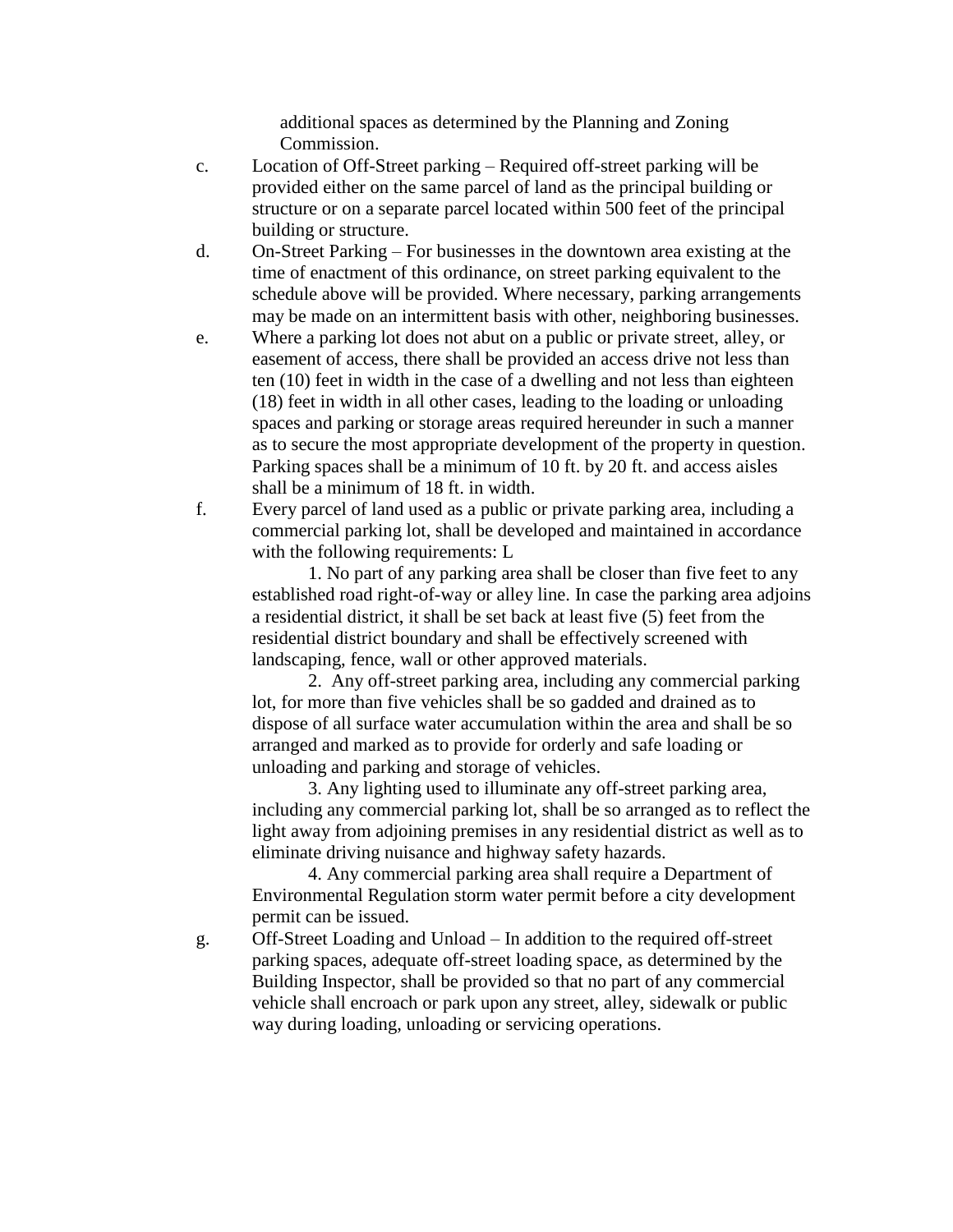- 9. Endangered, threatened, or species of special concern's habitats and nesting areas shall not be altered or disturbed. Appropriate state and federal guidelines concerning regulations, setbacks, lighting, etc. will be followed at all times.
- 10. All development shall be required to connect to the city water and sewer system where and when it is available.
- 11. 11. All septic tanks and drain fields shall be set back at least 75 feet from waters or wetlands of the state of Florida.

# F. SCHEDULE OF FEES, CHARGE AND EXPENSES.

The City Commission has established a schedule for fees, charges and expenses, and a collection procedure, for building permits, appeals, rezoning requests, site plan review, storm water management plan review and similar matters. This schedule of fees shall be available in the City Building Inspectors Office and may be altered or amended only by the City Commission.

The building permit fee schedule is found on page 372, Section 6-2 Code of Ordinance for the City of Apalachicola. All other fees are as follows:

- 1. Requests for Rezoning \$100.00
- 2. 2. Requests for Variance & Special Exceptions \$75 (\$100.00 amended)
- 3. Site Plan Review
- 4. Sign Permit \$500. (Amended See Sign regulations)

No permit, certificate, exception or variance shall be issued unless or until such costs, charges, fees, or expenses have been paid in full, nor shall any action be taken on proceedings before the Board of Adjustment unless or until preliminary charges and fees have been paid in full.

# G. PENALTIES

Any person who shall violate any of the provisions of this code or fail to comply with any of its requirements, or build or alter any building or structure contrary to intent expressed or approved, or without obtaining the required permits and certificates, or use any land, building or other structure in a manner prohibited by this code, shall upon conviction thereof, be fined not more than five hundred (\$500.00) dollars, or imprisoned for not more than sixty (60) days, or both and in addition shall pay all costs and expenses involved in the case. Each day such violation continued shall be considered a separate offense.

The owner or tenant of any building, structure, premises, or part thereof, any architect, building, contractor, agent, or other person who commits, takes part in, assists in, or maintains such violation shall each be guilty of a separate offense and suffer the penalties herein provided.

Every violation of this code shall constitute a misdemeanor and be punishable as such, but nothing herein contained shall prevent or remedy any violation.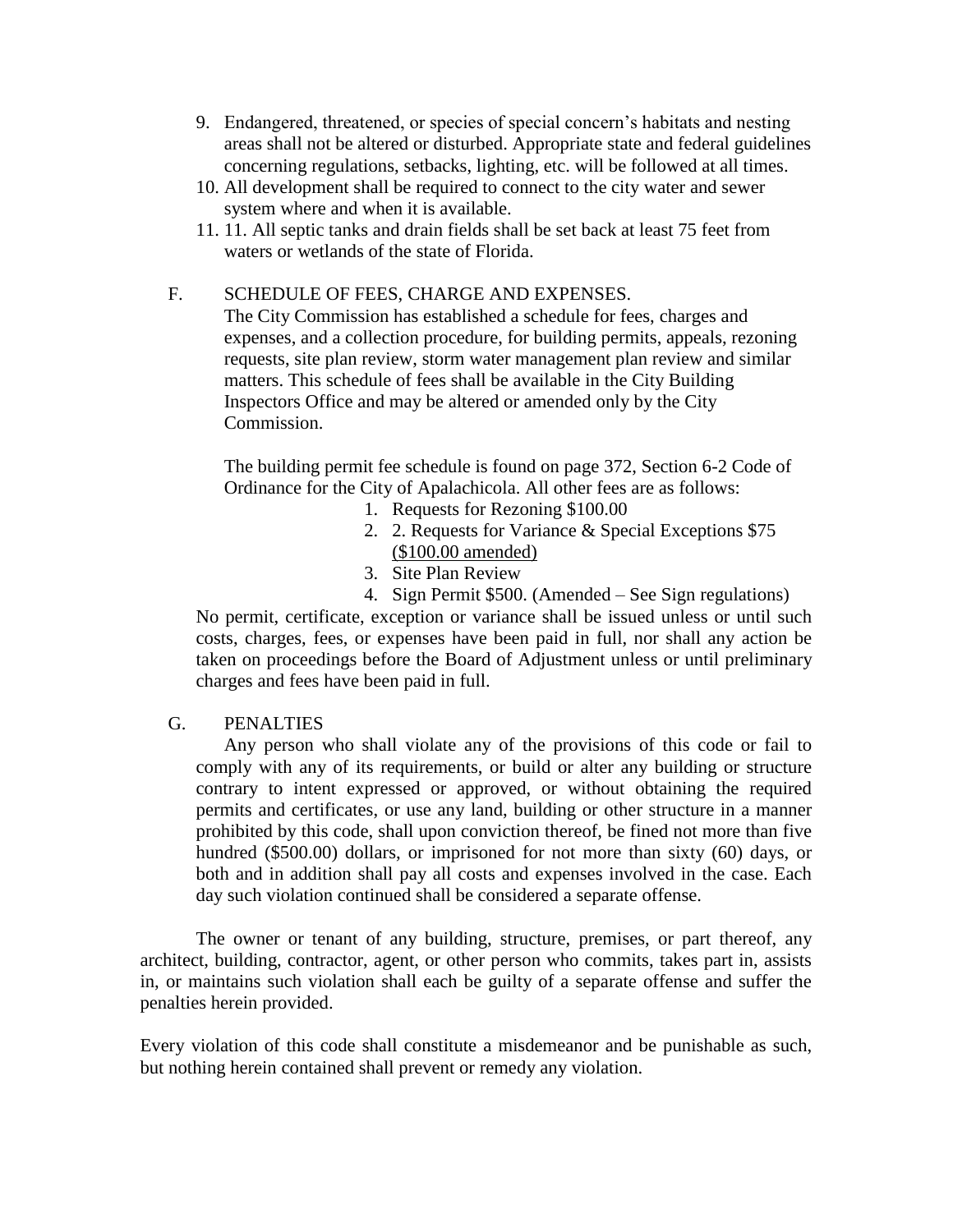# H. INTERPRETTION AND VALIDITY

In their interpretation and application, the provisions of this code shall be held to be minimum requirements, adopted for the promotion of public health, safety, morals or general welfare. Wherever the requirements of this code are at variance with the requirements of any other lawfully adopted rules, regulations, codes, restrictions, or covenants, the most restrictive or that imposing the higher standards, shall govern.

# I. AMENDMENTS

The regulations, restrictions and boundaries set forth in this code may from time to time be amended, supplemented, changed or repealed; provided however that no such action may be taken until after a public hearing with due notice as defined in Chapter 163.170 (3). The amendment and its effect on the Comprehensive Plan shall be discussed as well as the concerns of the public and property holders about the proposed change.

In case, however, of a protest against such change signed by the owners of twenty (20) percent of more either of the area of the lots included in such proposed change, or of those immediately adjacent in the rear thereof extending five hundred (500) feet from the street frontage of such, opposite lots, such amendments shall not become effective except by the favorable vote of four-fifths of the governing body of the City of Apalachicola.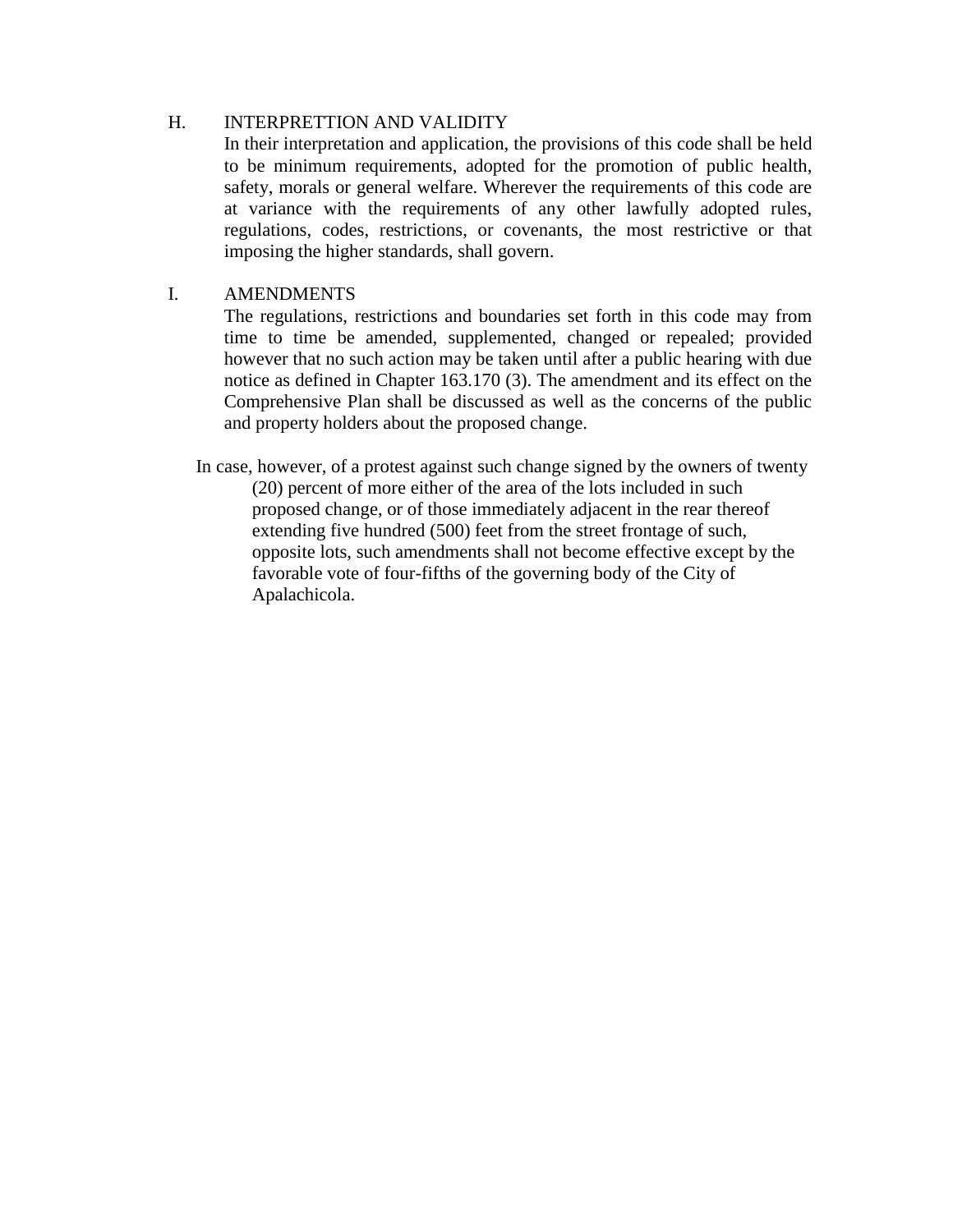## **Zoning Districts and Regulations**

## **SCHEDULE OF DISTRICT REGULATIONS**

List of Districts

R-1 Single Family Residential

R-2 Multi-Family Residential

R-3 Mobile Home Residential

R-4 Mixed Use Residential

O/R Office Residential

C-1 General Commercial

C-2 Neighborhood Commercial

C-3 Highway Commercial

C-4 Riverfront Commercial

**RF Riverfront** 

R/C Research Conservation

## **R-1 SINGLE FAMILY RESIDENTIAL**

### **DISTRICT INTENT**

 To provide for the accommodation of low density residential development in area's predominately occupied by single family detached dwellings. And where appropriate, to allow certain educational, religious, recreational and public activities compatible with the general characteristics of the District.

# **PERMITTED USES AND STRUCTURES:**

PRINCIPAL

1. Single family residential

#### **ACCESSORY**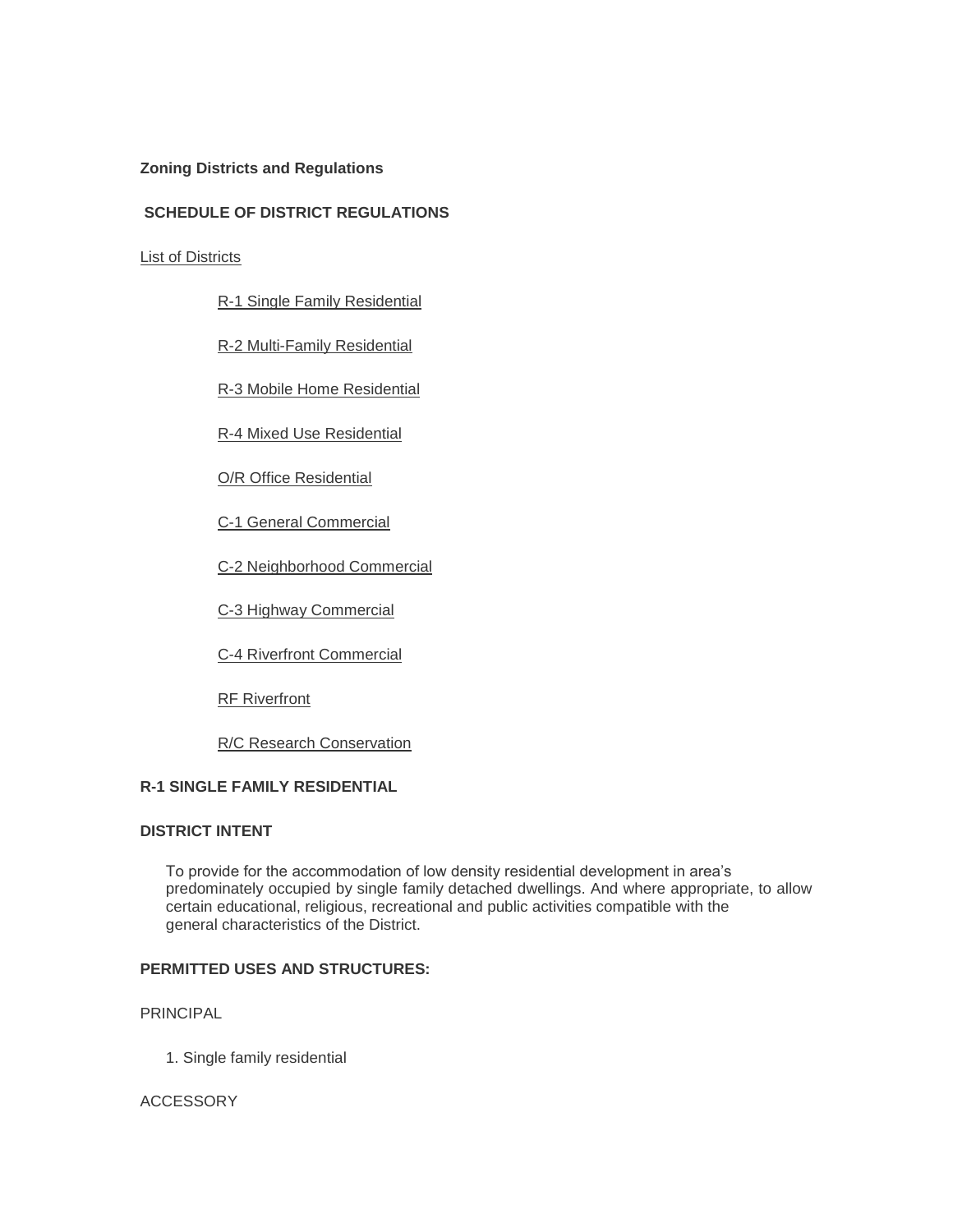Accessory uses and structures customarily incidental and subordinate to permitted principal uses and structures and not of a commercial nature, including private garages, tool sheds, kitchen gardens and the like. Accessory structures may not be used for residential purposes.

SPECIAL EXCEPTIONS: After public notice and hearing and appropriate conditions and safeguards, the Planning and Zoning Board may permit as special exceptions, subject to referenced development standards:

- 1. Utilities Substations
- 2. Churches
- 3. Schools

 4. Hospitals & Clinics (Prohibited in Velocity zones as shown on the Flood Insurance Rate Maps)

- 5. Two Family Residential
- 6. Parks and Playgrounds

 7. Residential Apartment Units in existing single family structures (See Applicable Regulations No. 5)

- 8. Public Facilities & Structures
- 9. Home Occupations

#### **PROHIBITED USES AND STRUCTURES**

- 1. Mobile homes and house trailers
- 2. Establishments for the conduct of retail trade
- 3. Storage yards or warehouses
- 4. Travel trailers
- 5. Any structure or use of a nature not specifically or provisionally permitted herein.

# **DEVELOPMENT STANDARDS**

MINIMUM LOT OR SITE SIZE

Single Family and Home Occupations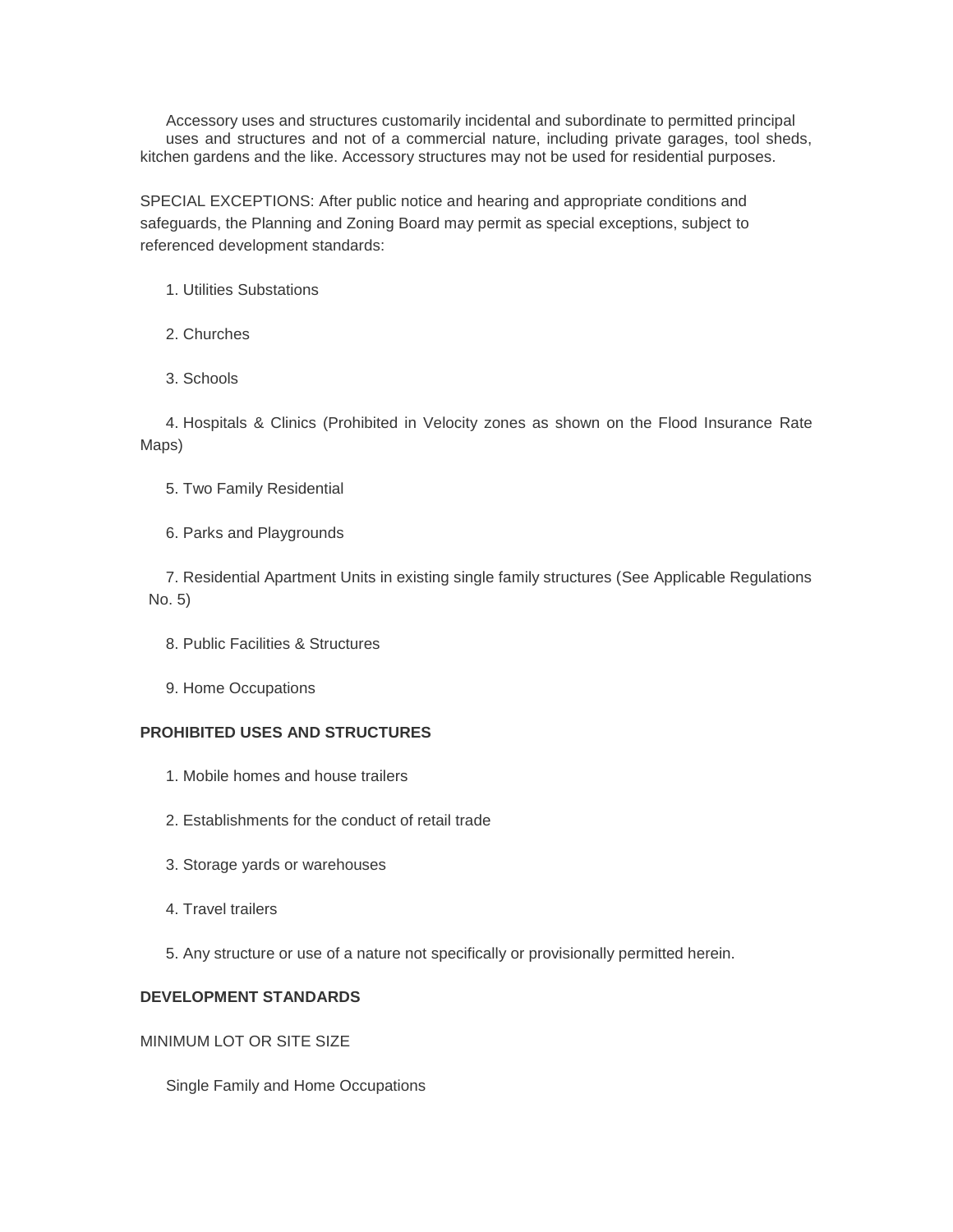Area: 6,000 sq. ft.

Width: 60 ft.

Depth: 100 ft.

#### Two Family

Area: 9,000 sq. ft.

Width: 90 ft.

Depth: 100 ft.

#### Special Exceptions except for Two Family and Home Occupations

Area: 12,000 sq. ft.

Width: 120 ft.

Depth: 100 ft.

## MINIMUM BUILDING SETBACKS

Front: 15 ft.

- Side Interior Lot: 7 1/2 feet each side, or any combination of setbacks on each side that equals at least 15 feet, provided that no such setback shall be less than 5 feet.
- Side Corner Lot: 15 feet

Rear: 25 feet for principal structures

5 feet for accessory structures

## MAXIMUM BUILDING RESTRICTIONS

Lot Coverage: 40%

Building Height: 35 feet

# **APPLICABLE REGULATIONS**

1. Location of accessory structures:

Location of accessory structures in residential districts: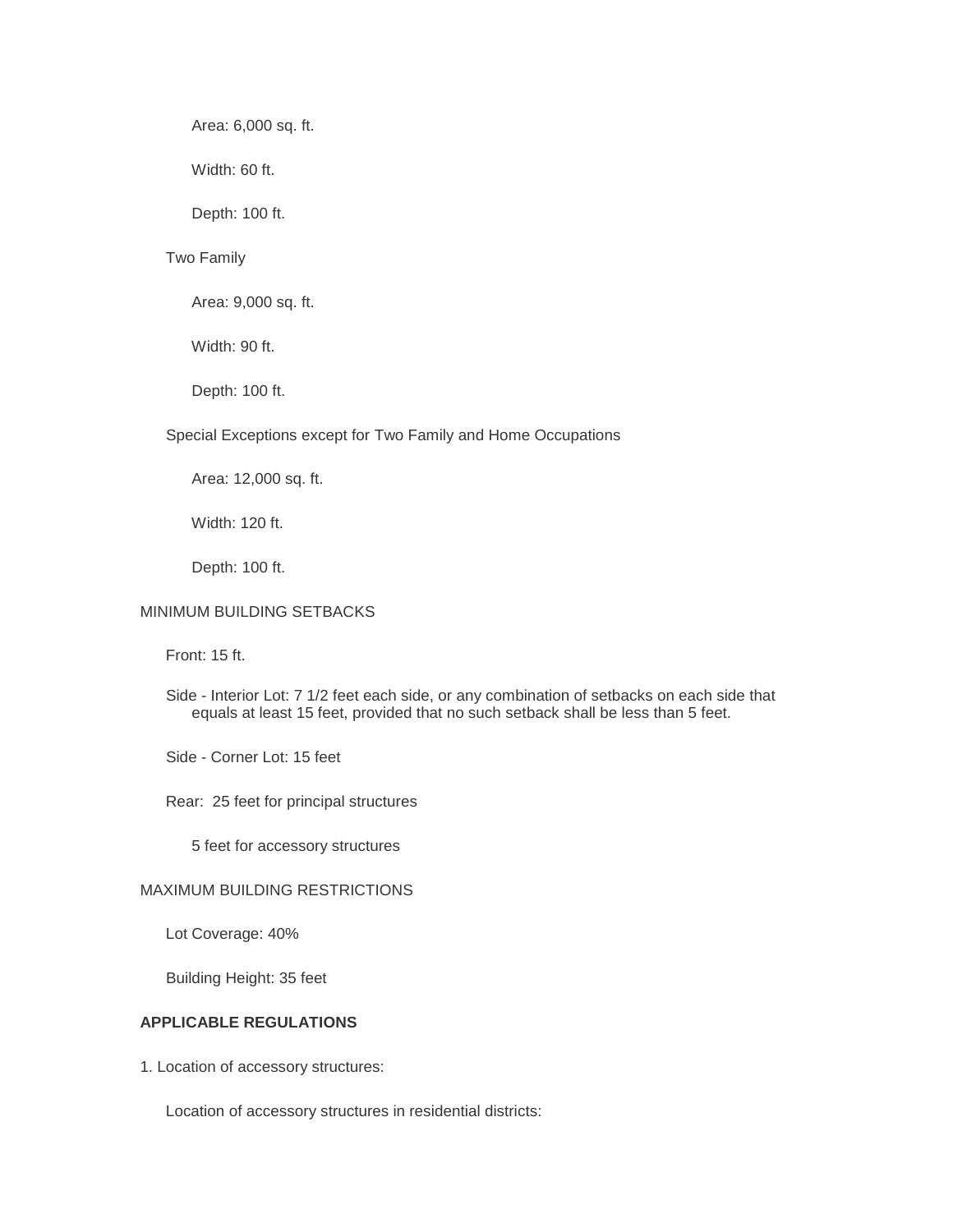In residential districts, and on any lot used for residential purposes, no accessory structure shall be located in required front yards.

2. Parking Regulations

See Section IV E (8) Parking Regulations

## 3. Special Exceptions:

 Unless otherwise specified, special exceptions must comply with development standards As referenced. If deemed appropriate by the Planning and Zoning Commission in order to grant a special exception, certain more stringent standards may be imposed.

#### 4. Submerged Lands:

 In case where building lots are adjacent to and contiguous with wetlands, a setback of 20 feet from jurisdictional wetlands shall replace conflicting lot line setbacks. This setback shall consist of a vegetative buffer.

5. Residential Apartment Units:

 When approved as a special exception, up to a maximum of three (3) residential apartment units may be allowed per existing single family structure provided that the lot upon which the structure is located has a front lot line of at least 60 feet and a depth of at least 100 feet and provided that at least one parking space per apartment unit is provided onsite; however, up to a maximum of four (4) residential apartment units may be allowed when approved as a special exception provided that the lot upon which the structure is located has a front lot line of at least 90 feet and depth of 100 feet and provided that at least one parking space per apartment unit is provided onsite.

6. Supplemental Regulations:

 Provisions of Section VII, Site Plan Review, and Section VIII, Storm water Management Plans shall be applicable to certain lands within this district.

# **R-2 MULTI-FAMILY RESIDENTIAL**

## **DISTRICT INTENT:**

 To provide for the accommodation of medium to high density, multi-family dwelling units. And where appropriate, to allow for certain educational, religious, recreational and public needs compatible with the general characteristics of the District.

## **PERMITTED USES AND STRUCTURE**:

PRINCIPAL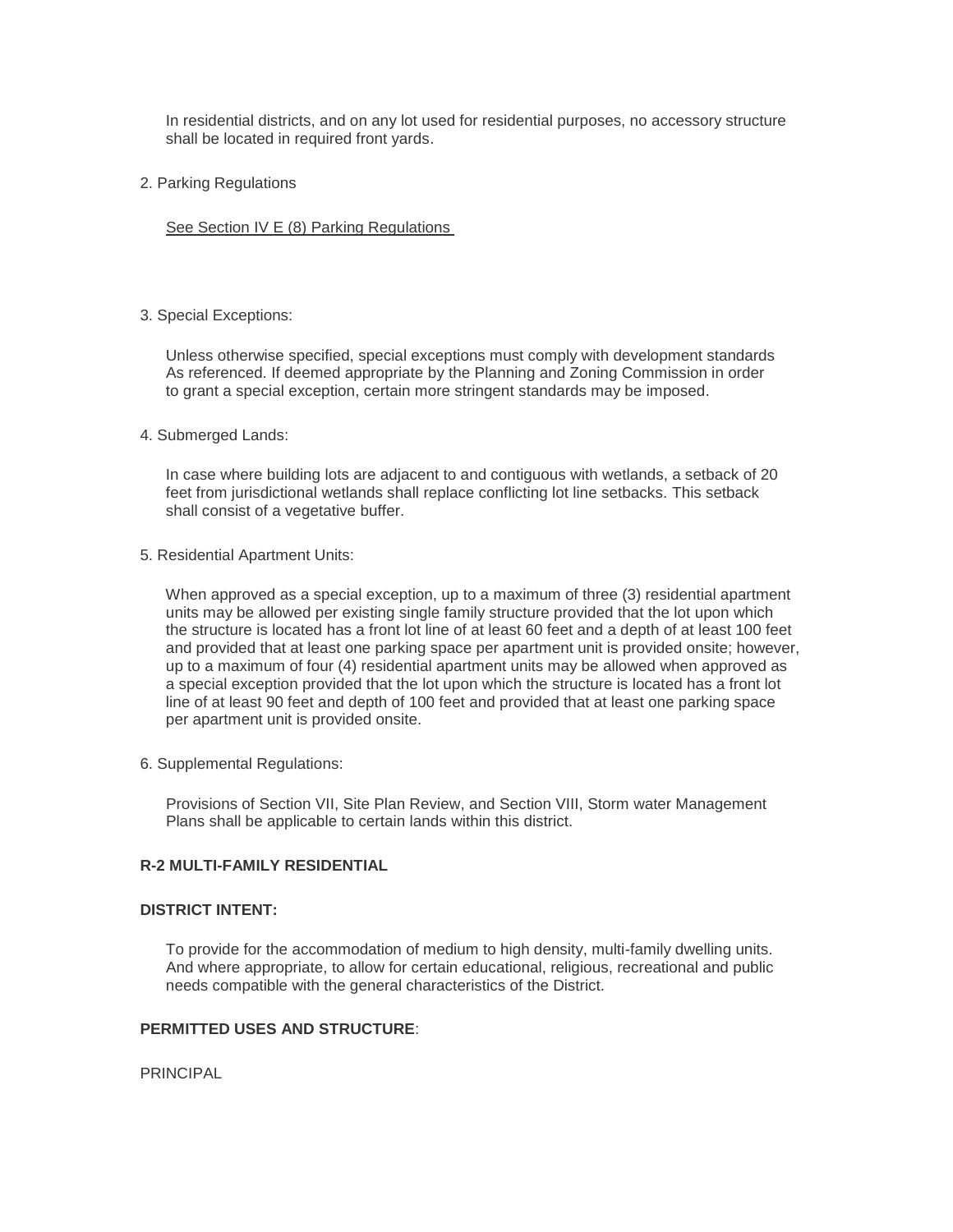- 1. Single family residential
- 2. Two family residential
- 3. Townhouses
- 4. Multi-family residential

#### **ACCESSORY**

 Accessory uses and structure customarily incidental and subordinate to permitted principal uses and structure and not of a commercial nature, including private garages, tool sheds, kitchen gardens and the like.

- SPECIAL EXCEPTIONS: After public notice and hearing and appropriate conditions and safeguards, the Planning and Zoning Board may permit as special exceptions, subject to referenced development standards:
	- 1. Funeral Homes
	- 2. Utilities Substations
	- 3. Churches
	- 4. Schools
	- 5. Hospitals & Clinics
	- 6. Home Occupations
	- 7. Nursing Home
	- 8. Public Facilities & Structure

 9. Residential Apartment Units in existing single family structure (See Applicable Regulations No. 5)

## **PROHIBITED USES AND STRUCTURE**

- 1. Mobile homes or house trailers on vacant lots or in residential yards.
- 2. Any structure or use of a nature not specifically or provisionally permitted herein.
- 3. Travel trailers

#### **DEVELOPMENT STANDARDS**

MINIMUM LOT OR SITE SIZE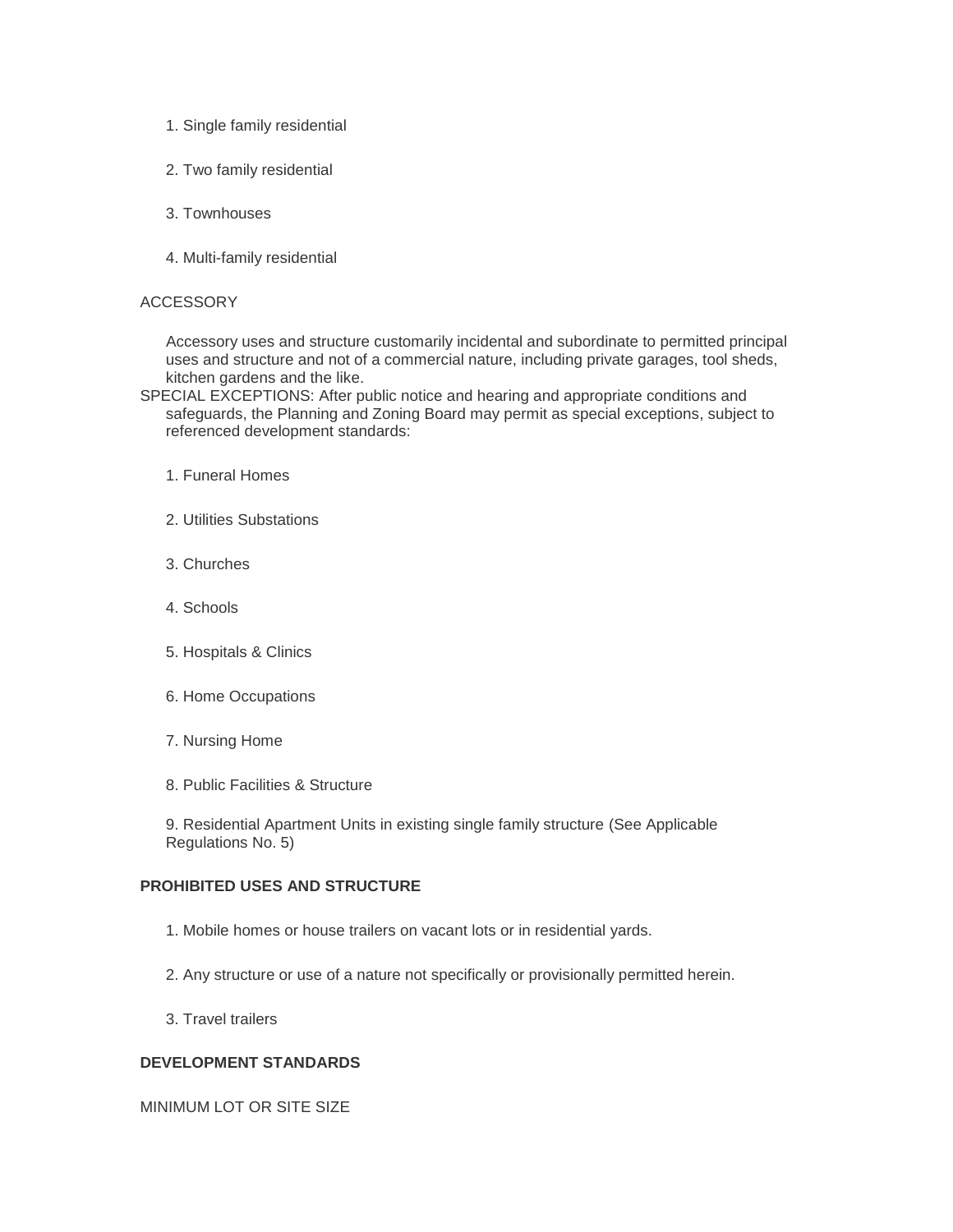## Single Family and Home Occupations

Area: 6,000 sq.ft.

Width: 60 ft.

Depth: 100 ft.

# Two Family

Area: 9,000 sq.ft.

Width: 90 ft.

Depth: 100 ft.

## **Townhouses**

# **Area**

Site Size: 9,000 sq.ft.

Individual Lot Size: 1,800 sq.ft. per dwelling unit

Maximum building grouping: 10 units or 200 feet

Minimum building grouping: 3 units or 48 feet

#### **Width**

Site: 90 ft.

Individual Lot: 16 ft.

Depth:

Site: 100 ft.

Individual Lot: none

## Multi-family and Special Exceptions

Area: 12,000 sq. ft.

Width: 120 ft.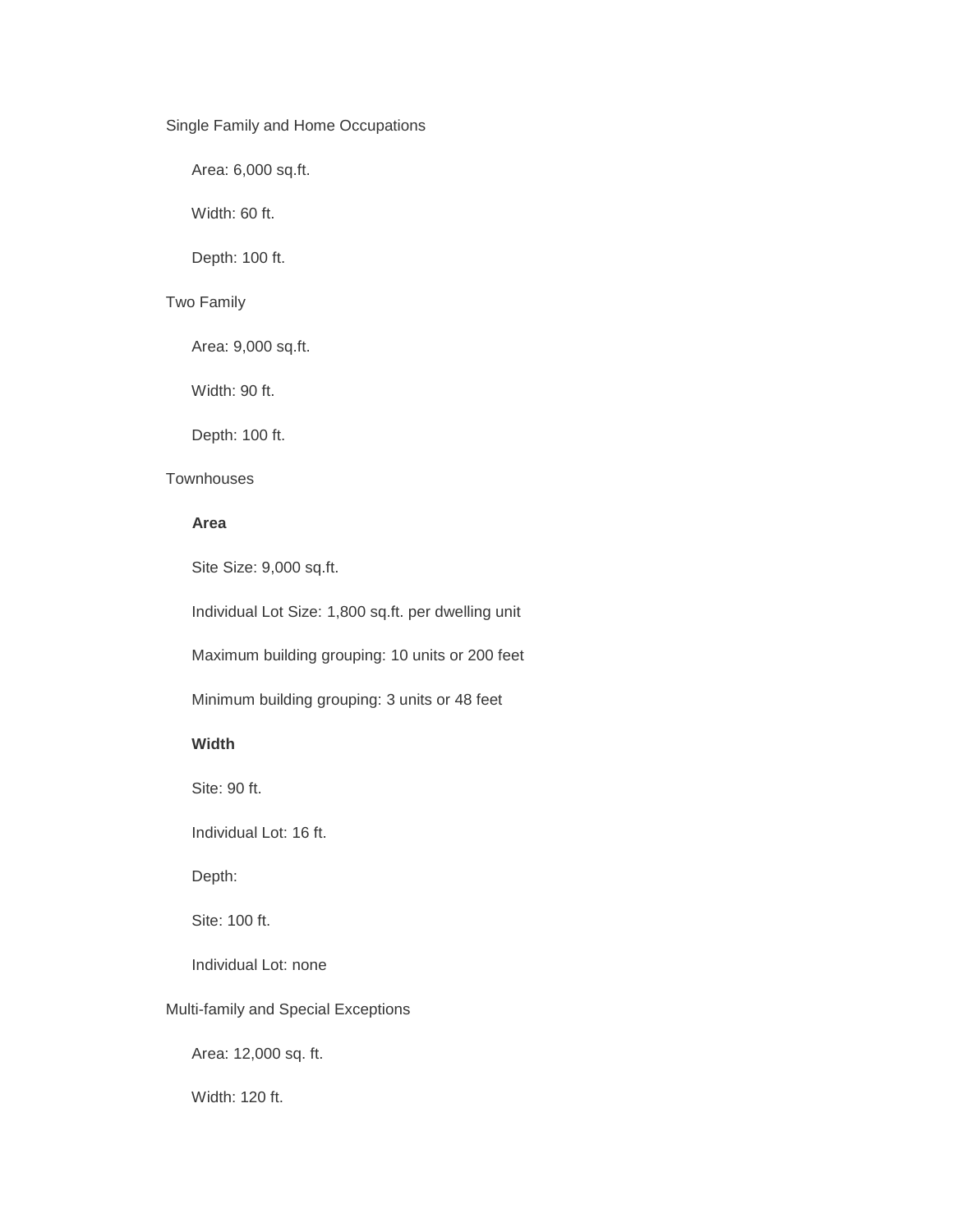Depth: 85 ft.

#### MINIMUM BUILDING SETBACKS

Front: 15 ft.

Side - Interior Lot:

 Single Family: 7 1/2 feet each side, or any combination of setbacks on each side that equals at least 15 feet, provided that no such setback shall be less than 5 feet.

 Two Family: 71/2 feet each side, or any combination of setbacks on each side that equals at least 15 feet, provided that no such setback shall be less than 5 feet.

 Townhouses: For 4 or fewer attached townhouses the same as for single family. For 5 or more attached townhouses the same as for multi-family.

Multi-family: 15 feet

Side - Corner Lot: 15 feet

Rear: 25 feet for principal structure

5 feet for accessory structure

#### MAXIMUM BUILDING RESTRICTIONS

Lot Coverage: 40% for single family

45% for two family

45% for townhouses

50% for multi-family

Building Height: 35 feet

## **APPLICABLE REGULATIONS**

1. Location of accessory structures:

 Location of accessory structures in residential districts: In residential districts, and on any lot used for residential purposes, no accessory structure shall be located in required front yards.

2. Parking Regulation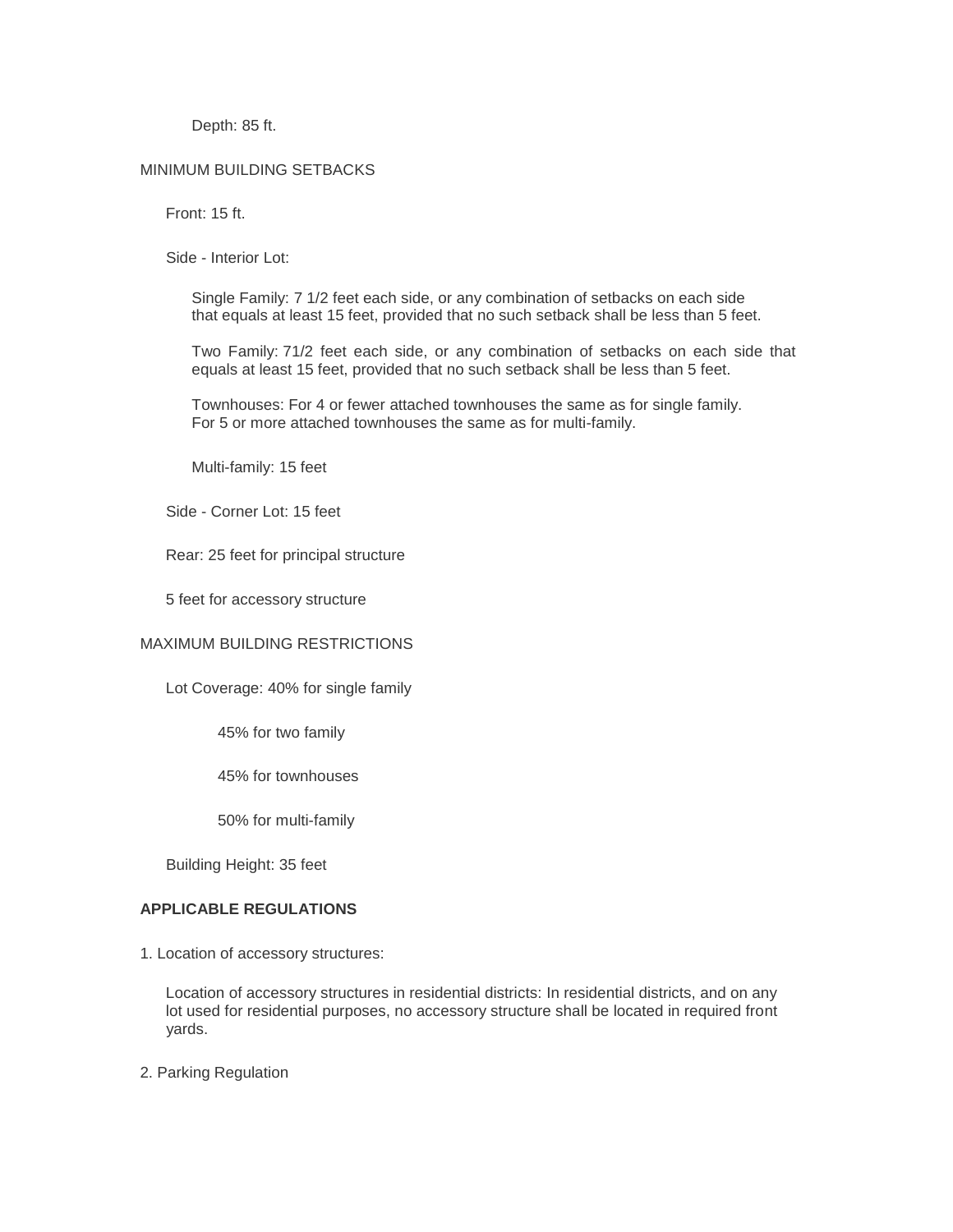See Section IV E (8) Parking Regulations

#### 3. Multi-Family Housing

- 1) Fifty percent (50%) maximum lot coverage which shall include impervious surface.
- 2) Maximum of one ground floor dwelling unit per 2,000 square feet of total building site.
- 3) Minimum dwelling unit size shall be 600 square feet.
- 4) Maximum of twenty (20) dwelling units per acre at total build out.

#### 4. Special Exceptions:

 Unless otherwise specified, special exceptions must comply with development standards as referenced. If deemed appropriate by the Planning and Zoning Commission in order to grant a special exception, certain more stringent standards may be imposed.

#### 5. Residential Apartment Units

 When approved as a special exception, up to a maximum of three (3) residential apartment units may be allowed per existing single family structure provided that the lot upon which the structure is located has a front lot line of at least 60 feet and a depth of at least 100 feet and provided that at least one parking space per apartment unit is provided onsite; however, up to a maximum of four (4) residential apartment units may be allowed when approved as a special exception provided that the lot upon which the structure is located has a front lot line of at least 90 feet and a depth of 100 feet and provided that at least one parking space per apartment unit is provided onsite.

#### 6. Supplemental Regulations

 Provisions of Section VII, Site Plan Review, and Section VIII, Storm water Management Plans, shall be applicable to certain lands within this district.

## **R-3 MOBILE HOME RESIDENTIAL**

## **DISTRICT INTENT:**

 To provide for the accommodation of medium to high density, multi-family dwelling units, as well as to allow for the location of mobile and module homes within City limits. And, where appropriate, to allow for certain educational, religious, recreational and public needs compatible with the general characteristics of the District.

#### **PERMITTED USES AND STRUCTURES:**

#### PRINCIPAL

- 1. Single family residential
- 2. Two family residential
- 3. Townhouses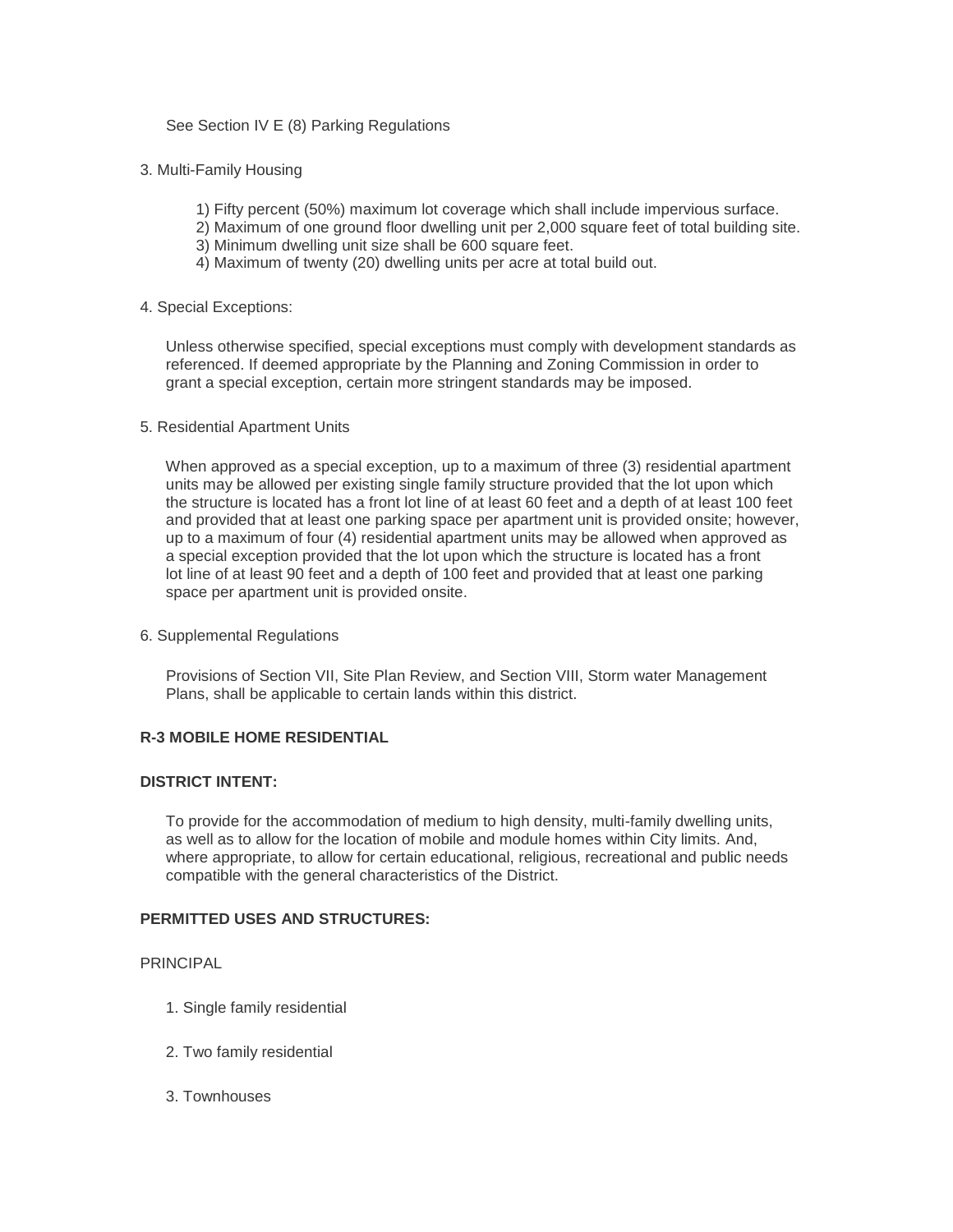- 4. Multi-family residential
- 5. Mobile and modular homes constructed in accordance with the Southern Building Code.

#### ACCESSORY

 Accessory uses and structures customarily incidental and subordinate to permitted principal uses and structures and not of a commercial nature, including private garages, tool sheds, kitchen gardens, and the like.

SPECIAL EXCEPTIONS: After public notice and hearing and appropriate conditions and safeguards, the Planning and Zoning Board may permit as special exceptions.

- 1. Funeral Homes
- 2. Utilities Substations
- 3. Churches
- 4. Schools
- 5. Hospitals & Clinics
- 6. Home Occupations
- 7. Cemeteries
- 8. Public Facilities & Structures
- 9. Mobile home parks (see site plan requirements)
- 10. Parks and Playground
- 11. Child Care Centers

## **PROHIBITED USES AND STRUCTURES**

Any structure or use of a nature not specifically or provisionally permitted herein.

#### **DEVELOPMENT STANDARDS**

## MINIMUM LOT OR SITE SIZE

Single Family and Home Occupations

Area: 6,000 sq.ft.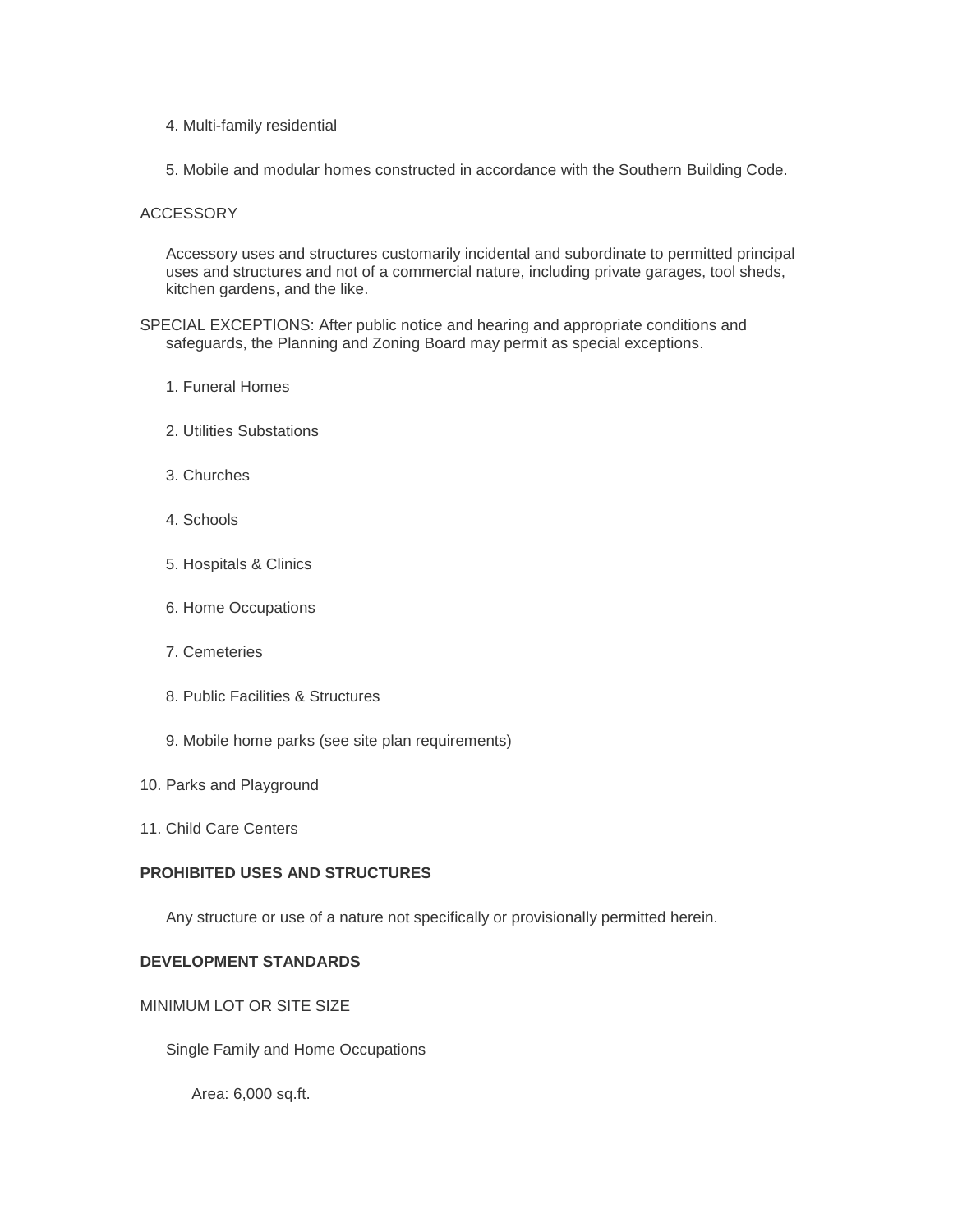Width: 60 ft.

Depth: 100 ft.

## Two Family and Day Care Centers

Area: 9,000 sq. ft.

Width: 90 ft.

Depth: 100 ft.

# **Townhouses**

Area:

Site Size: 9,000 sq.ft.

Individual Lot Size: 1,800 sq.ft. per dwelling unit

Maximum building grouping: 10 units or 200 feet

Minimum building grouping: 3 units or 48 feet

Width:

Site: 90 ft.

Individual Lot: 16 ft.

Depth:

Site: 100 ft.

Individual Lot: none

## Multi-family and Special Exceptions

Area: 12,000 sq. ft.

Width: 120 ft.

Depth: 85 ft.

# MINIMUM BUILDING SETBACKS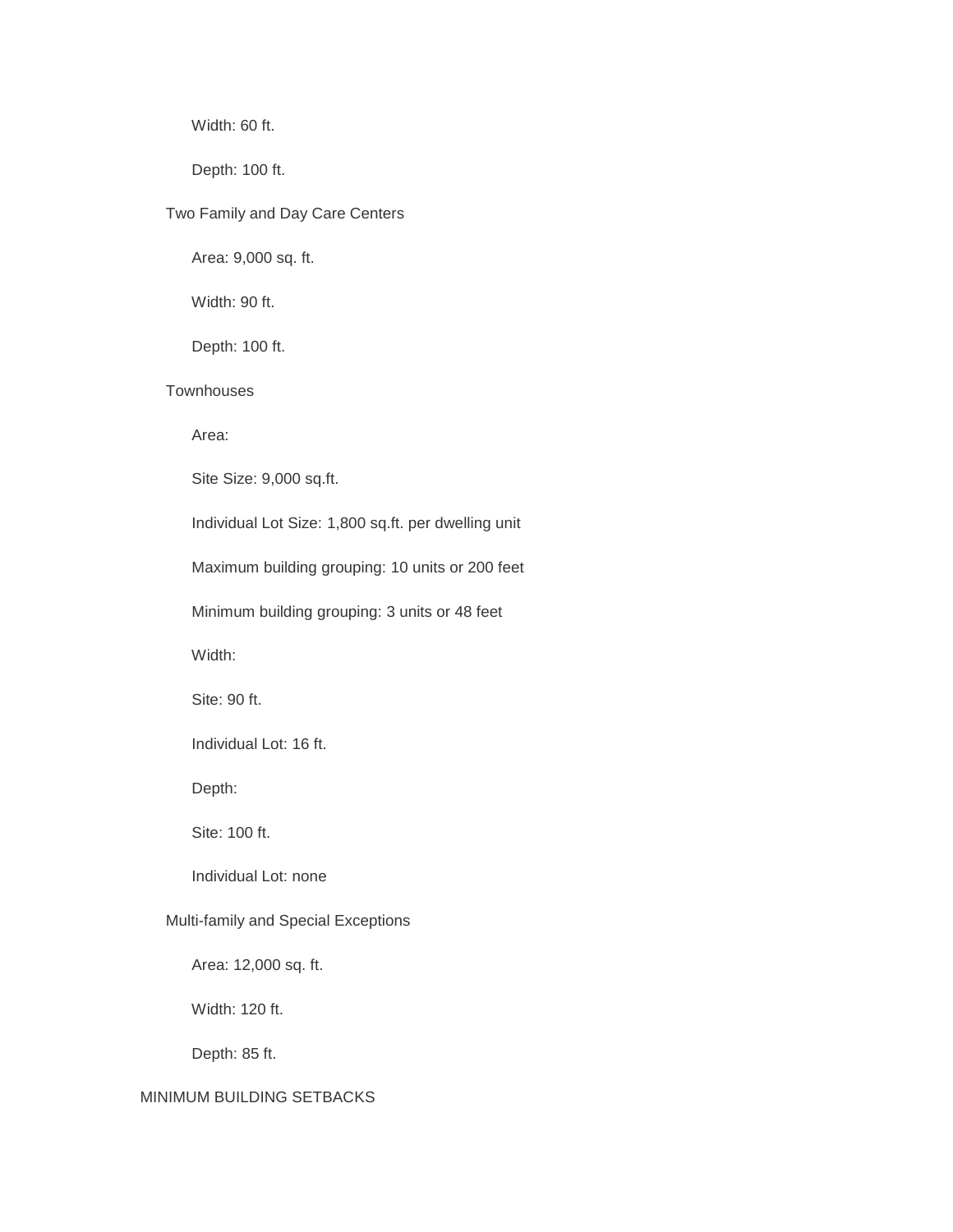Front: 15 ft.

Side - Interior Lot:

 Single Family: 7 1/2 feet each side, or any combination of setbacks on each side that equals at least 15 feet, provided that no such setback shall be less than 5 feet.

Two Family: 71/2 feet each side, or any combination of setbacks on each side that equals at least 15 feet, provided that no such setback shall be less than 5 feet.

 Townhouses: For 4 or fewer attached townhouses the same as for single family. For 5 or more attached townhouses the same as for multi-family.

Multi-family: 15 feet

Side - Corner Lot: 15 feet

Rear: 25 feet for principal structure

5 feet for accessory structure

## MAXIMUM BUILDING RESTRICTIONS

Lot Coverage: 40% for single family

45% for two family

45% for townhouses

50% for multi-family

Building Height: 35 feet

# **APPLICABLE REGULATIONS**

1. Location of accessory structures:

 Location of accessory structures in residential districts: In residential districts, and on any lot used for residential purposes, no accessory structure shall be located in required front yards.

2. Review Requirements for Mobile Home Parks

 Mobile home park site plan requirements: As a special exception, mobile home parks are allowed in this district when the developer meets the following requirements:

a) Submit a site plan.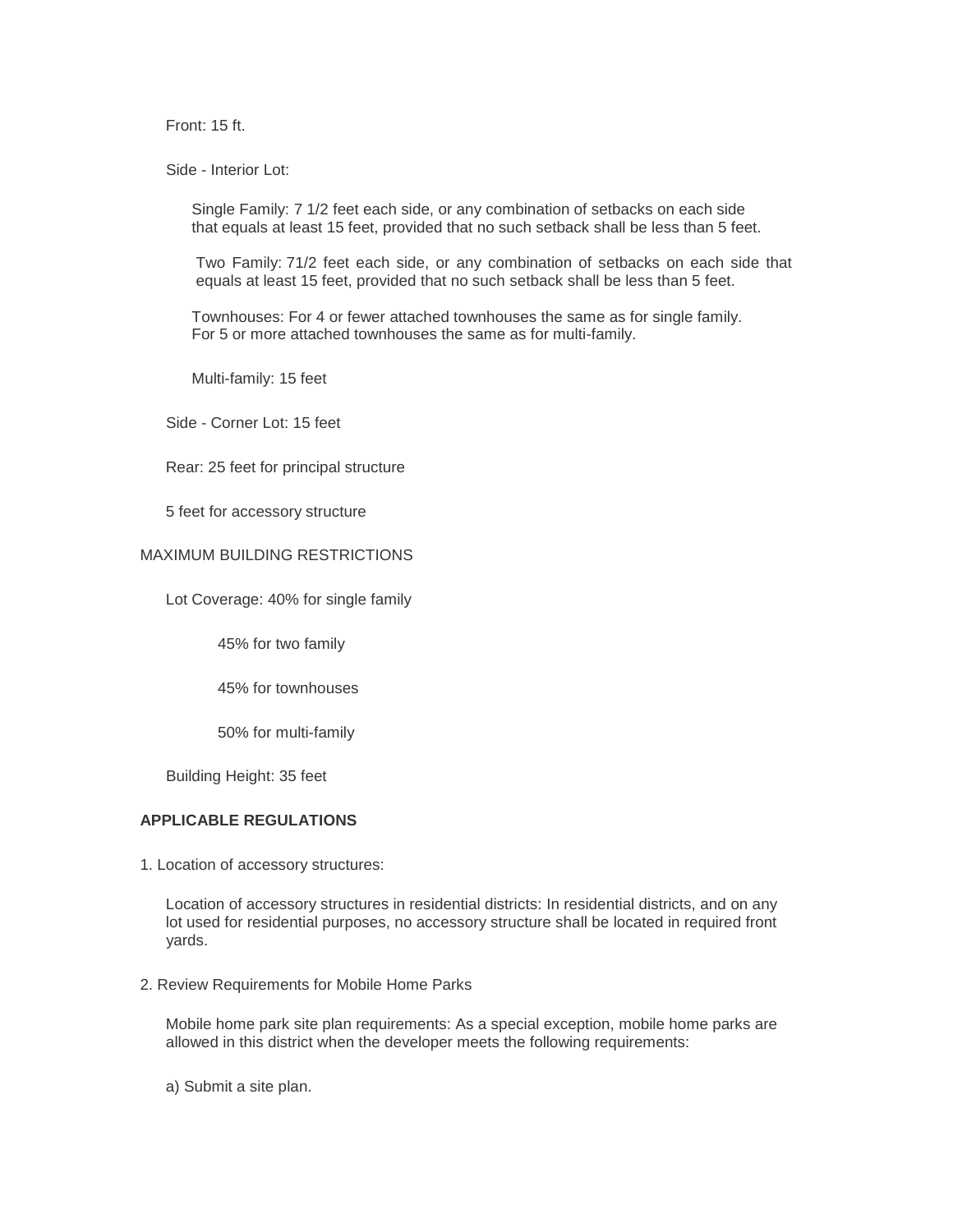- b) Submit a Department of Environmental Regulation permitted storm water management plan.
- c) The park must be hooked up to the City's central water and sewer.
- d) Submit a copy of park regulations that require:
- 1) Under skirting
- 2) Limit on accessory buildings.

 A mobile home park may have a greater density up to one unit per 4,500 square feet, with minimum lot width of 50 feet, minimum lot depth of 90 feet, providing that:

a) All of the above requirements are met.

 b) The Planning and Zoning Commission is satisfied that because of the layout of the park, the increased density will not have a negative effect on the character of the area.

 All parks require a 20 foot landscaped area adjacent to public streets which shall be attractive and maintained at all times. This required buffer may be included within a required setback.

3. Multi-Family Housing

1) Fifty percent (50%) maximum lot coverage which shall include impervious surface.

- 2) Maximum of one ground floor dwelling unit per 2,000 square feet of total building site.
- 3) Minimum dwelling unit size shall be 600 square feet.
- 4) Maximum of twenty (20) dwelling units per acre at total build out.
- 4. Special Exceptions:

 Unless otherwise specified, special exceptions must comply with development standards as referenced. If deemed appropriate by the Planning and Zoning Commission in order to grant a special exception, certain more stringent standards may be imposed.

5. Parking Regulations:

See Section IV E (8) Parking Regulations

#### 6. Supplemental Regulations

 Provisions of Section VII, Site Plan Review, and Section VIII, Storm water Management plans, shall be applicable to certain lands within this district.

## **R-4 MIXED USE RESIDENTIAL**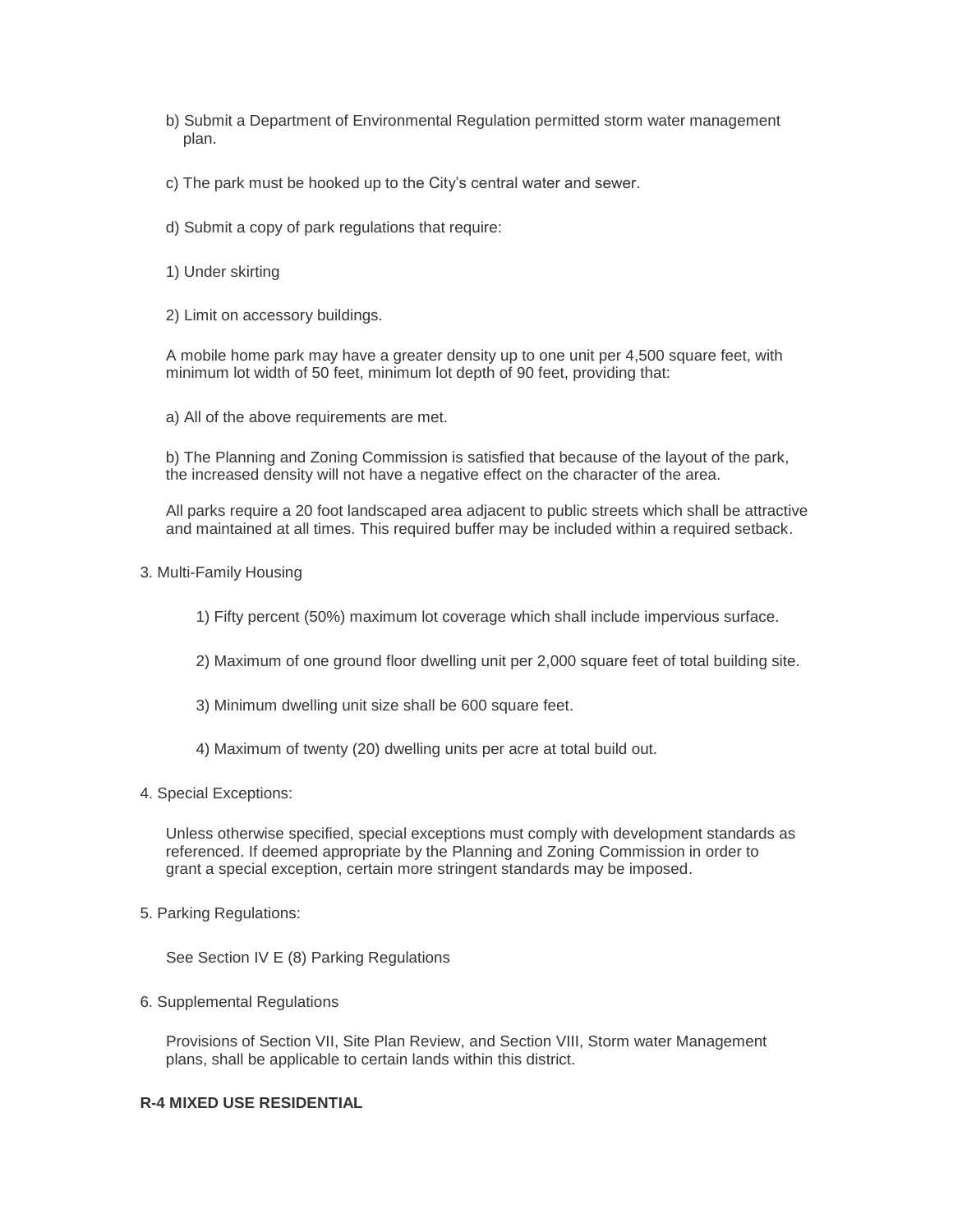## **DISTRICT INTENT**

 To provide for a mixture of compatible residential and commercial uses in areas where such development already exists or has historically occurred. This district shall occur in the area shown as Residential Mixed Use on the Official Land Use Map of Apalachicola.

#### PERMITTED USES AND STRUCTURES

#### PRINCIPAL

- 1. Single Family Residential
- 2. Two Family Residential
- 3. Professional Offices and Services
- 4. Laundromats
- 5. Monument Companies
- 6. Retail Food and Grocery
- 7. Retail Drug Store
- 8. Retail Hardware
- 9. Retail Variety Store
- 10. Retail Specialties
- 11. Retail Small Appliances
- 12. Upholstery
- 13. Personal Services (Barber and Beauty Shops)
- 14. Social, Fraternal and Recreational Clubs
- 15. Antique Shops
- 16. Financial Institutions
- 17. Utilities Substations
- 18. Child Care Centers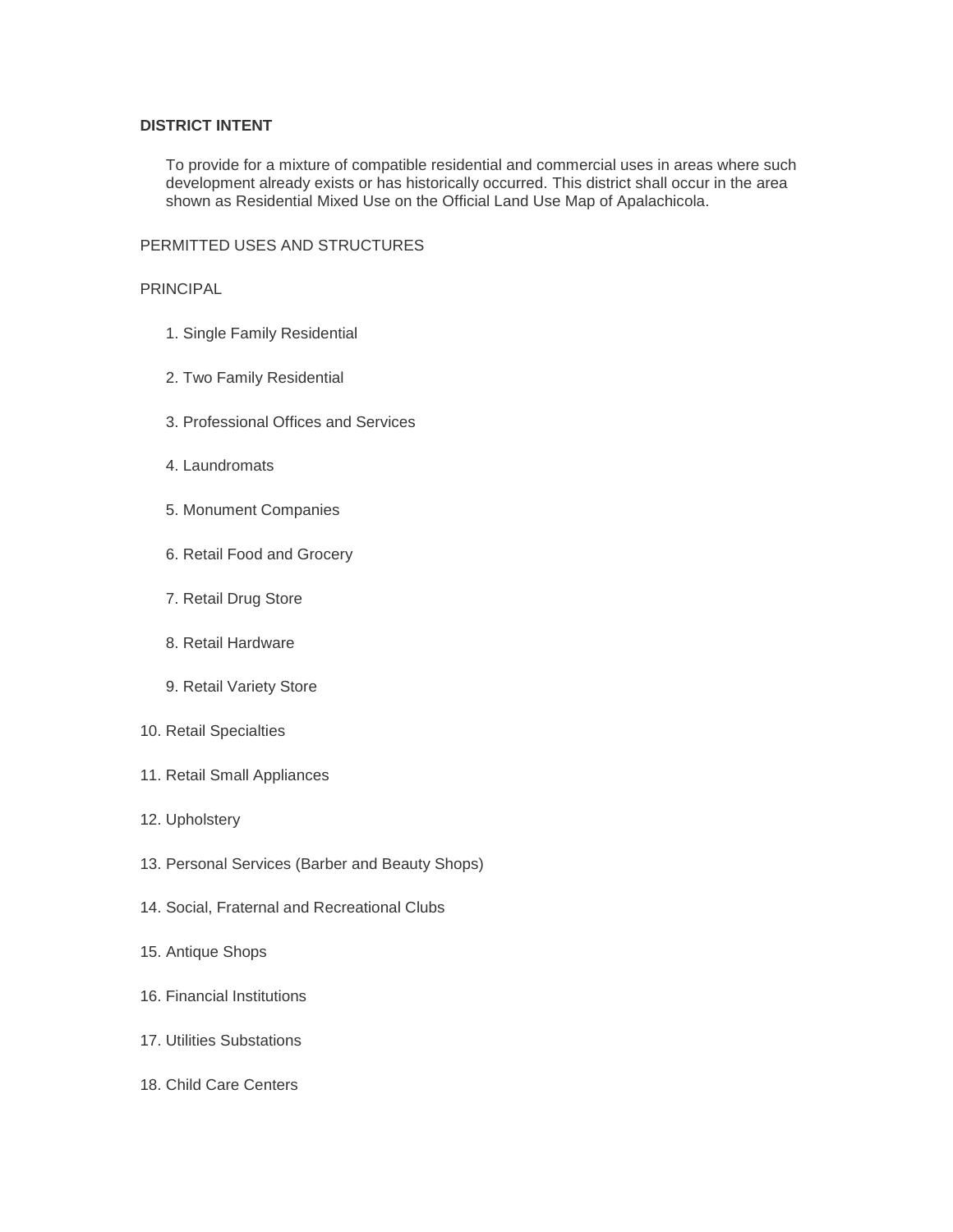#### ACCESSORY

 Accessory Uses and structures customarily incidental and subordinate to permitted principal uses and structure.

- SPECIAL EXCEPTIONS: After public notice and hearing and appropriate conditions and safeguards, the Planning and Zoning Board may permit as special exceptions:
	- 1. Churches
	- 2. Schools
	- 3. Residential Apartment Units
	- 4. Funeral Homes
	- 5. Utilities Substations

# **PROHIBITED USES AND STRUCTURE**

- 1. Mobile homes and house trailers
- 2. Travel trailers
- 3. Junk Yards
- 4. Any structure or use not of a nature specifically or provisionally permitted herein.

# **DEVELOPMENT STANDARDS**

## MINIMUM LOT OR SITE SIZE

Single Family and Other Principal Uses

Area: 6,000 sq. ft.

Width: 60 ft.

Depth: 100 ft.

Two Family

Area: 9,000 sq. ft.

Width: 90 ft.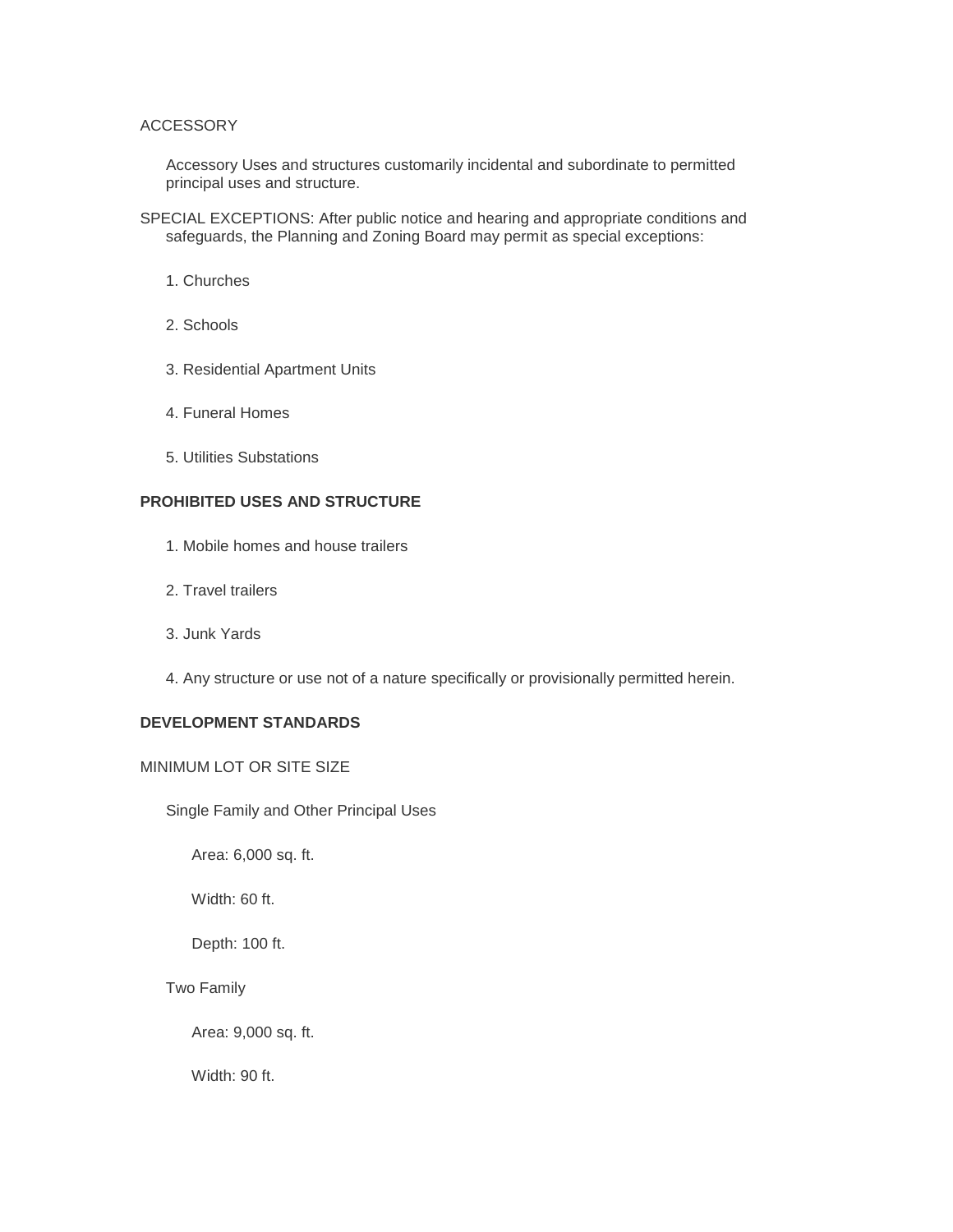Depth: 100 ft.

Special Exceptions

Area: 12,000 sq. ft.

Width: 120 ft.

Depth: 100 ft.

#### MINIMUM BUILDING SETBACKS

Front: 15 ft.

 Side - Interior Lot: 7 1/2 feet each side, or any combination of setbacks on each side that equals at least 15 feet, provided that no such setback shall be less than 5 feet.

Side - Corner Lot: 15 feet

Rear: 25 feet for principal structures

5 feet for accessory structures

## MAXIMUM BUILDING RESTRICTIONS

Lot Coverage: 40%

Building Height: 35 feet

## **APPLICABLE REGULATIONS**

1. Location of Accessory Structures:

No accessory structures shall be located in required front or side yards.

2. Parking Regulations:

See Section IV E (8) Parking Regulations

3. Special Exceptions:

 Unless otherwise specified, special exceptions must comply with development standards as referenced. If deemed appropriate by the Planning and Zoning Commission in order to grant a special exception, certain more stringent standards may be imposed.

4. Supplemental Regulations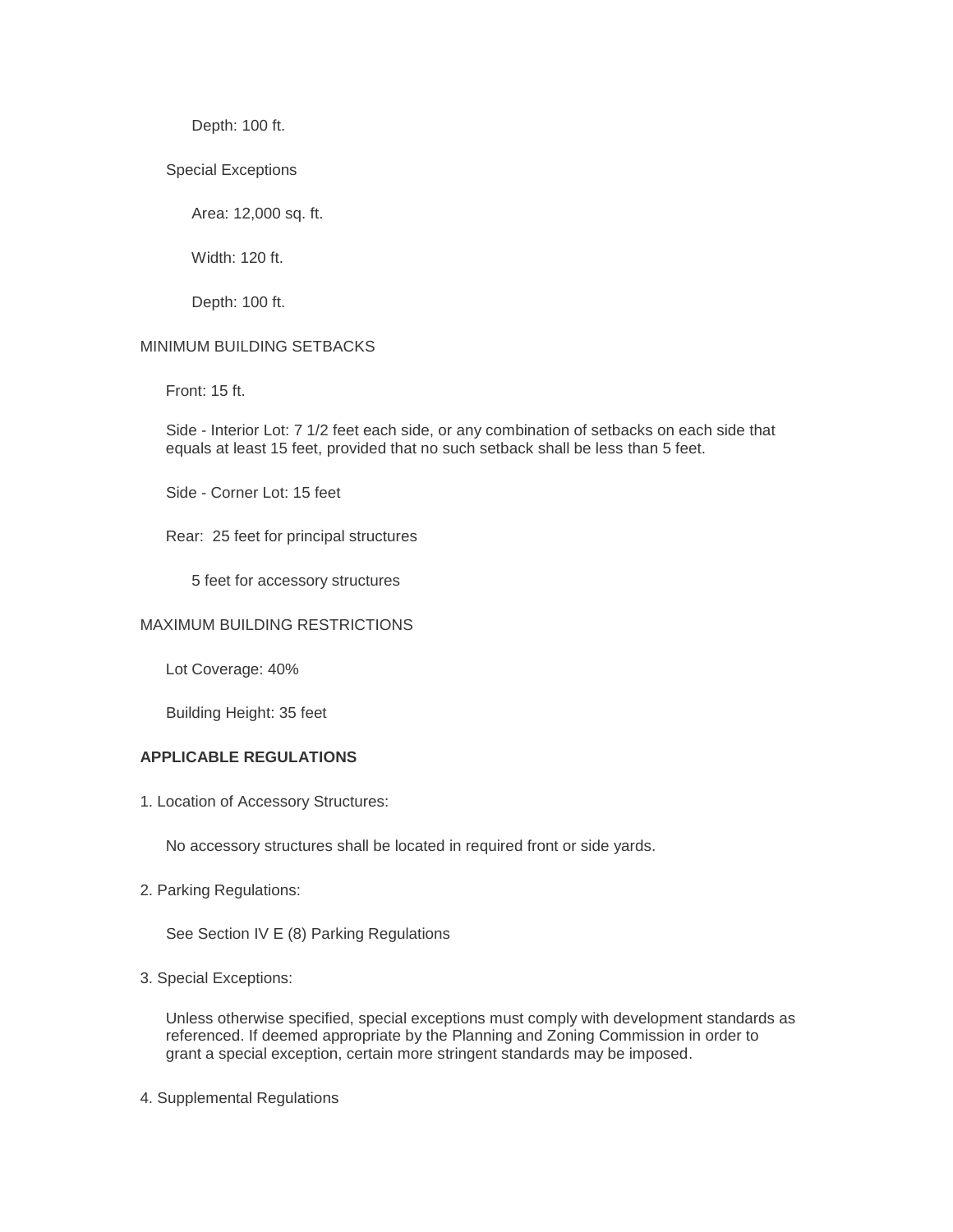Provisions of Section VII, Site Plan Review, and Section VIII, Storm water Management plans, shall be applicable to certain lands within this district.

## **O/R OFFICE RESIDENTIAL**

## **DISTRICT INTENT**

 The provisions of the O/R District are intended to apply to areas with a specialized intensive residential character wherein a variety of housing types and compatible non-retail, education, religious, non-commercial recreation & accessory retail commercial services of a limited nature are permitted. This district shall occur in that area shown as Residential Mixed Use on the Official Land Use Map of Apalachicola.

## **PERMITTED USES AND STRUCTURES**

PRINCIPAL

- 1. Single Family Residential
- 2. Two Family Residential
- 3. Professional Offices and Services
- 4. Studios and Galleries for Photography, Music, Art, Dance, Vocal and Drama
- 5. Medical Offices and Services

#### **ACCESSORY**

 Accessory uses and structures customarily incidental and subordinate to permitted principal uses and structures and not of a commercial nature, including private garages, tool sheds, kitchen gardens, and the like.

SPECIAL EXCEPTIONS: After public notice and hearing and appropriate conditions and safeguards, the Planning and Zoning Board may permit, as special exceptions:

- 1. Funeral Homes
- 2. Utilities Substations
- 3. Guest Houses
- 4. Hospitals and Clinics
- 5. Public Buildings
- 6. Cemeteries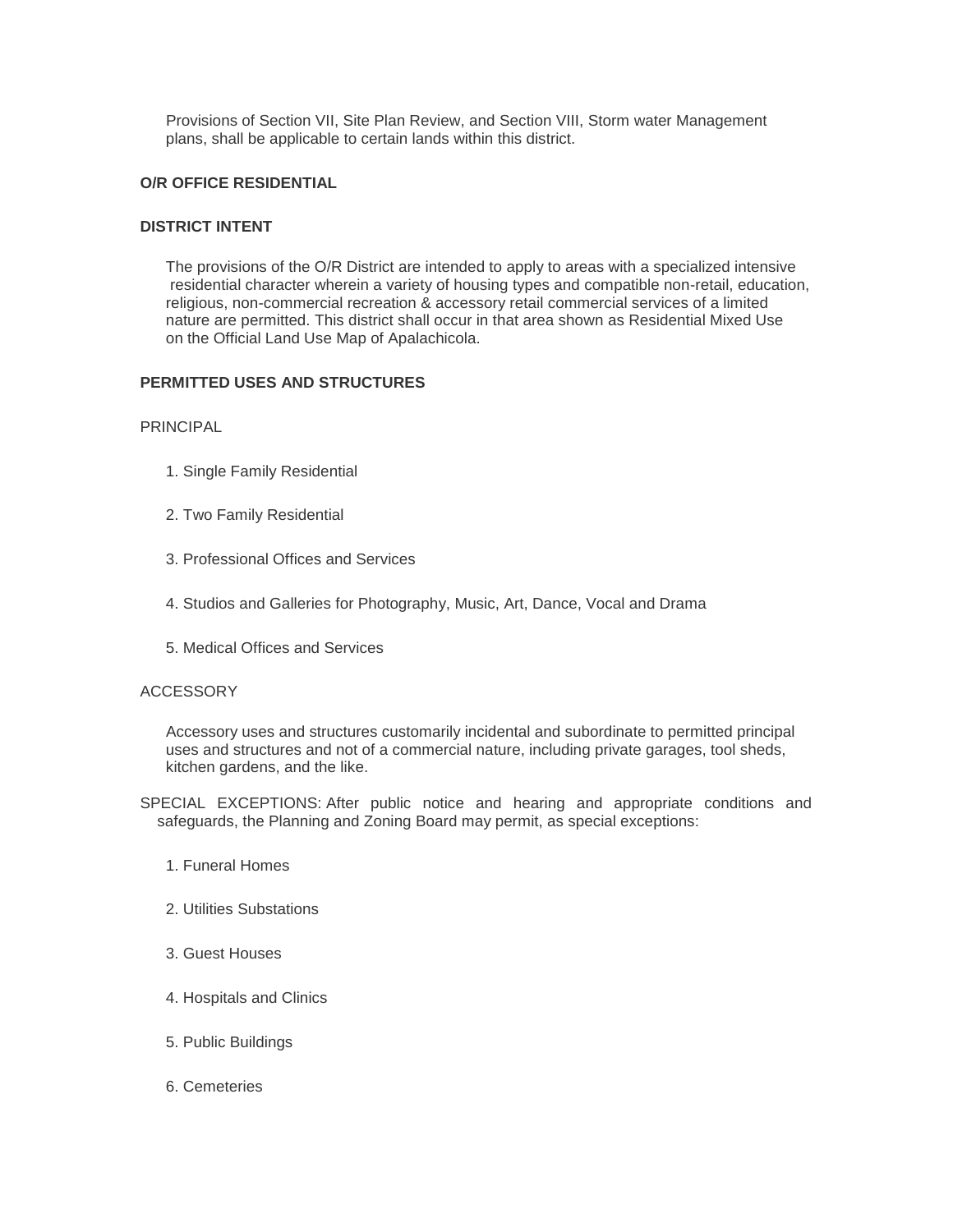- 7. Churches and Church Sponsored Businesses
- 8. Schools
- 9. Residential Apartment Units
- 10. Child Care Centers

# **PROHIBITED USES AND STRUCTURES**

- 1. Mobile homes or house trailers
- 2. Establishments for the conduct of retail trade
- 3. Storage yards or warehouses
- 4. Any structure or use not of a nature specifically or provisionally permitted herein.

## **DEVELOPMENT STANDARDS**

#### MINIMUM LOT OR SITE SIZE

Single Family and Other Principal Uses

Area: 6,000 sq. ft.

Width: 60 ft.

Depth: 100 ft.

Two Family

Area: 9,000 sq. ft.

Width: 90 ft.

Depth: 100 ft.

#### MINIMUM BUILDING SETBACKS

Front: 15 ft.

 Side - Interior Lot: 7 1/2 feet each side, or any combination of setbacks on each side that equals at least 15 feet, provided that no such setback shall be less than 5 feet.

Side - Corner Lot: 15 feet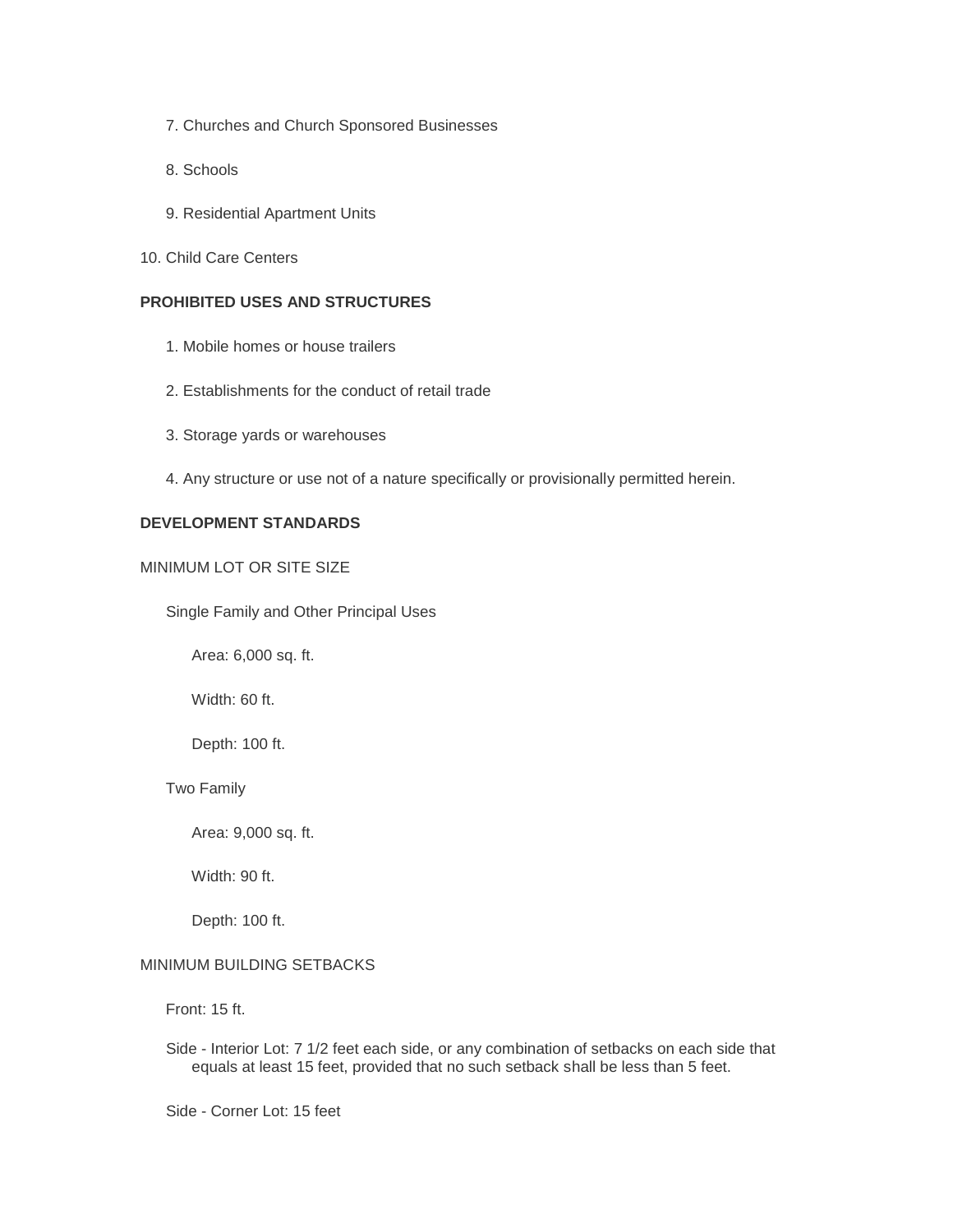Rear: 25 feet

#### MAXIMUM BUILDING RESTRICTIONS

Lot Coverage: 40%

Building Height: 35 feet

#### **APPLICABLE REGULATIONS**

1. Parking Regulations

See Section IV E (8) Parking Regulations

2. Special Exceptions:

 Unless otherwise specified, special exceptions must comply with development standards for principal uses. If deemed appropriate by the Planning and Zoning Commission in order to grant a special exception, certain more stringent standards may be imposed.

#### 3. Residential Apartment Units

 When approved as a special exception, up to a maximum of three (3) residential apartment units may be allowed per existing single family structure provided that the lot upon which the structure is located has a front lot line of at least 60 feet and a depth of at least 100 feet and provided that at least one parking space per apartment unit is provided onsite; however, up to a maximum of four (4) residential apartment units may be allowed when approved as a special exception provided that the lot upon which the structure is located has a front lot line of at least 90 feet and depth of 100 feet and provided that at least one parking space per apartment unit is provided onsite.

4. Supplemental Regulations

 Provisions of Section VII, Site Plan Review, and Section VIII, Storm water Management Plans, shall be applicable to certain lands within this district.

#### C-1 GENERAL COMMERCIAL DOWNTOWN (amended 8-8-2005 Ord. 2005-05)

#### DISTRICT INTENT

The provisions of the C-1 District are intended to apply to areas that can serve the general needs of the community wherein a large variety of retail commercial, financial, professional, office, service and other general commercial activities are permitted. This district accommodates certain residentaiil applications (either short term or permanent) provided such residential development is combined with a first floor commercial endeavor. It is to be understood that the C-1 district is primarily commercial in nature – any provisions for residential use must accept existing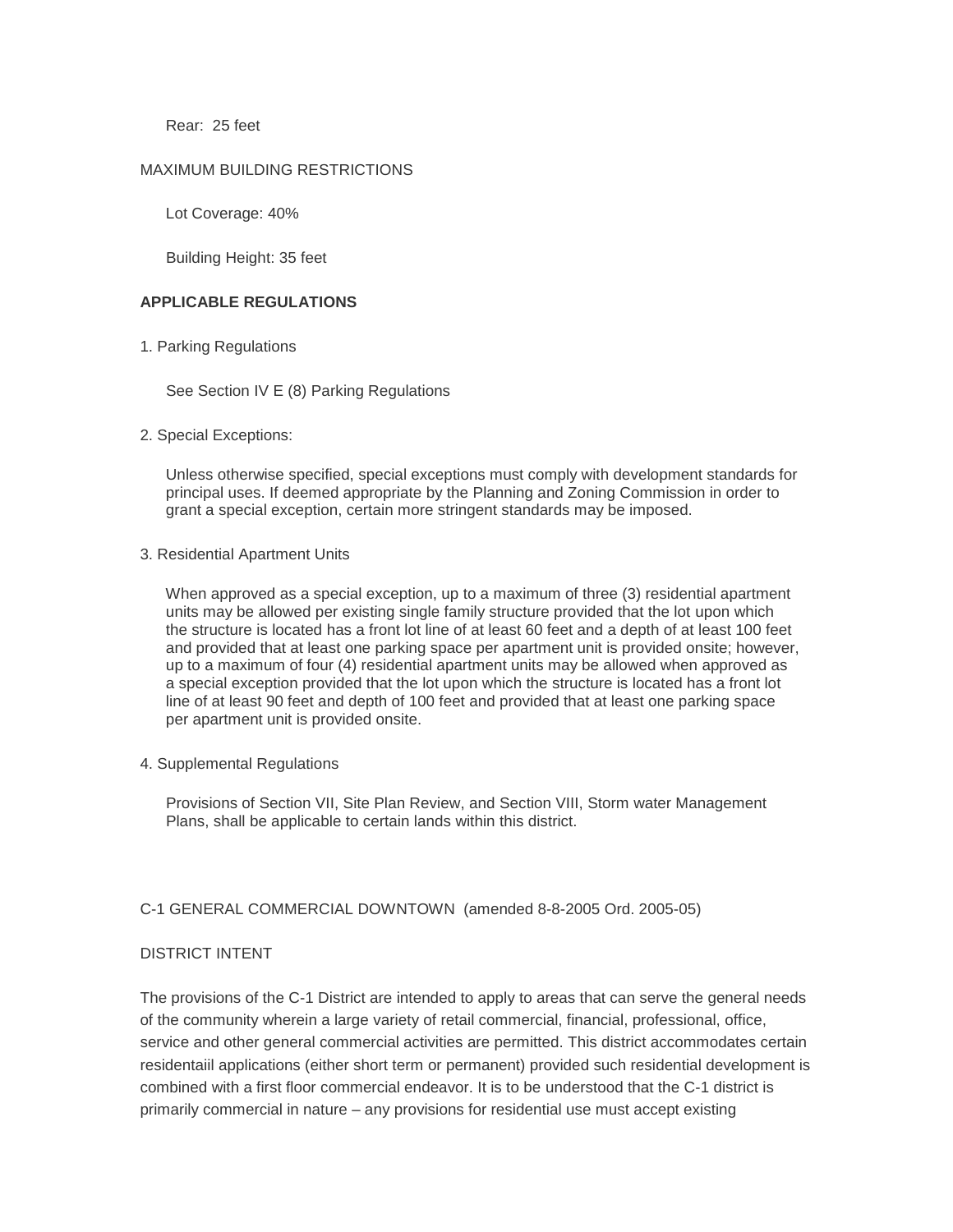commercial uses in the district and accept overall general commercial noise, trafficce, smells, etc. (nuisances not withstanding.) As all of C-1 falls within the Historic District, it is the district intent that all develoment within the district have an aesthetic compatibility with the nature of the Historic Downtown. The overall intent is to create a pedestrian friendly flow of commerce throughout the downtown area that encourages local residents and visitors to experience the traditional resource-based industries and attractions in and adjacent to the district. This district is not intended to accommodate heavy automotive and repair services and other types of heavy commercial activity not always compatible with retail shopping areas. It is the intent within this district that all new construction, whenever possible, direct parking and vehicular access to the back of the building via an alley.

# PERMITTED USES AND STRUCTURES PRINCIPAL

- 1. Retail establishments
- 2. Eating and Drinking Establishments
- 3. Offices, Studios
- 4. Financial Institutions
- 5. Service Establishments
- 6. Hotel, Motels
- 7. Private Clubs
- 8. Public Buildings
- 9. Trade Schools
- 10. Funeral Homes
- 11. Utilities Substations
- 12. Indoor Amusements
- 13. Indoor Theaters
- 14. Repair Services (small items)
- 15. Printing and Publishing
- 16. Child Care Centers
- 17. Laundromats
- 18. Retail Package Stores
- 19. Light Manufacturing and Assembly
- 20. Boat Sales and Service/marine Retail
- 21. Retail and wholesale Seafood establishments
- 22. Museums, Galleries
- 23. Single Family Residential Units when combined with commercial establishments provided there is no more than one residential unit per 2400 sq. ft. of property. All residential units proposed for this district must adhere to the minimum lot size requirements and may not extend beyond the total foundation footprint (may include porches, but NOT parking spaces and/or driveways) of the first commercial floor. Further, the residential units will not be permitted on the ground floor nor shall first floor parking garages, storage units or drivethroughs be considered commercial endeavors. Commercial and residential units will not be connected within the building. Separate entrances must be provided. The commercial areas in mixed use will not be used as auxiliary storage or convenience spaces for residential uses above. Nonconforming uses will be subject to penalties as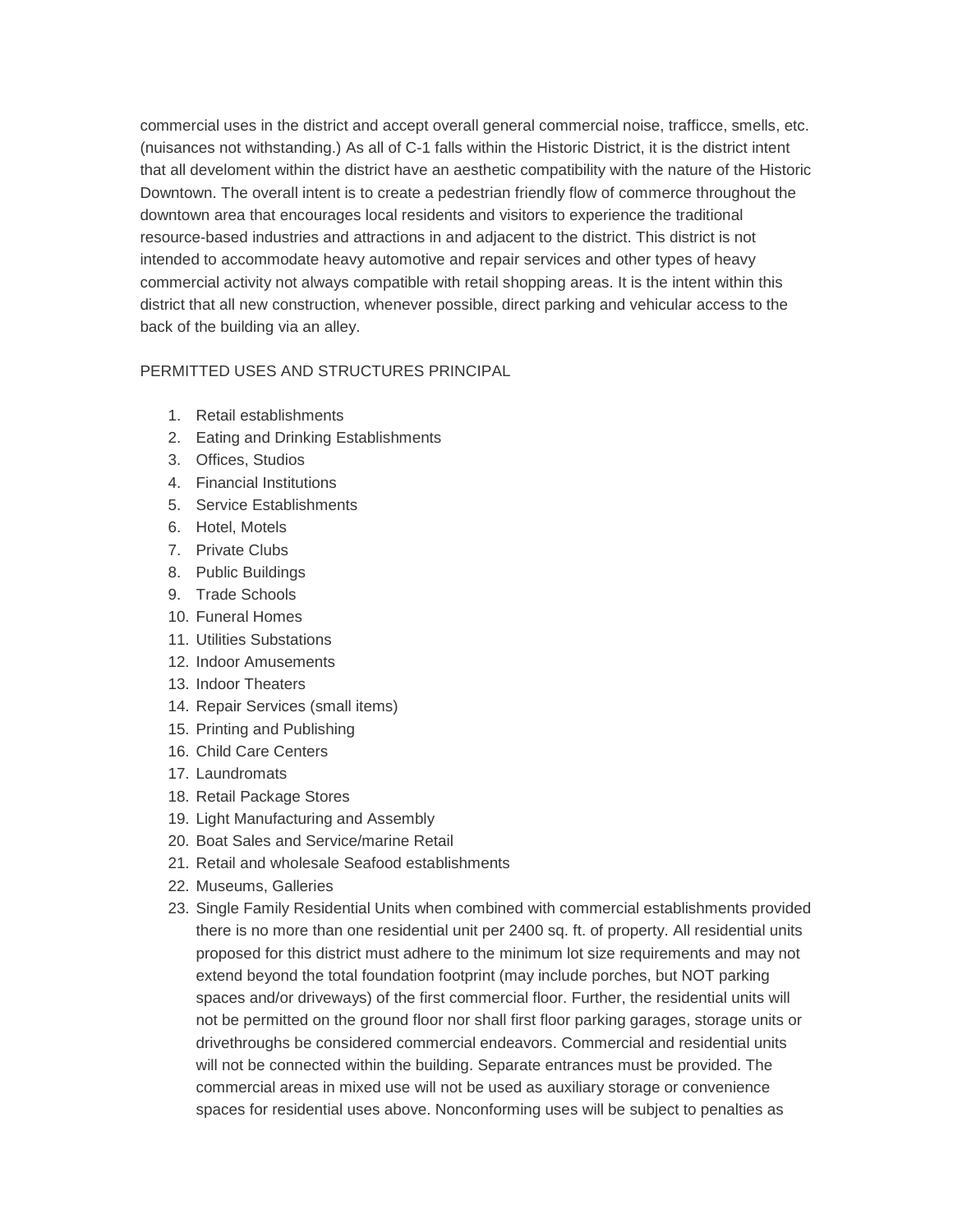provided in Section III.D. of this code. All first floor uses will be consistent with principal uses outlined above.

- 24. Medical office/clinic.
- 25. Veterinary clinic.
- 26. Service Stations/Convenience stores. Note: light automotive repair is an acceptable use provided it is done in conjunction with a service station operation.

Note: any change of use affecting intensity/density of use of land within this district will be subject to Planning and Zoning Board review.

## ACCESSORY

Accessory uses and structures customarily incidental and subordinate to permitted principal uses and structures. Accessory structures may not be constructed prior to principal use structures unless specifically identified as construction-related in nature. (Example: construction she/workshop.) Accessory structures deemed to be construction-related in nature shall not be allowed to remain without a principal structure for a period of more than one year after a permit is issued.

SPECIAL EXCEPTIONS: After public notice and hearing and appropriate conditions and safeguards, the Planning and Zoning Board may permit, as special exceptions:

1. Other Commercial uses compatible with the principal uses.

# PROHIBITED USES AND STRUCTURES

- 1. Adult Businesses.
- 2. All uses and structures not of a nature specifically or provisionally permitted and any uses which in the opinion of the Planning and Zoning Commission is likely to be incompatible, dangerous or offensive to existing permitted uses in the District.

#### DEVELOPMENT STANDARDS

#### MINIMUM LOT OR SITE SIZE

#### Principal Uses:

Platted lot of record (in most cases 30 x 80: 2,400 sq. ft) platted prior to 1991. Existing platted lot may not be subdivided to create smaller lots. All proposed development must provide for adequate parking space as required in Section IV. All required off-street parking will be provided either on the same parcel of land as the principal building or structure or on a separate parcel located within 500 feet of the principal building or structure. Clustering of development when it occurs on multiple lots will be encourage so long as such proposed development meets applicable lot size, parking and storm water requirements. See building setbacks below.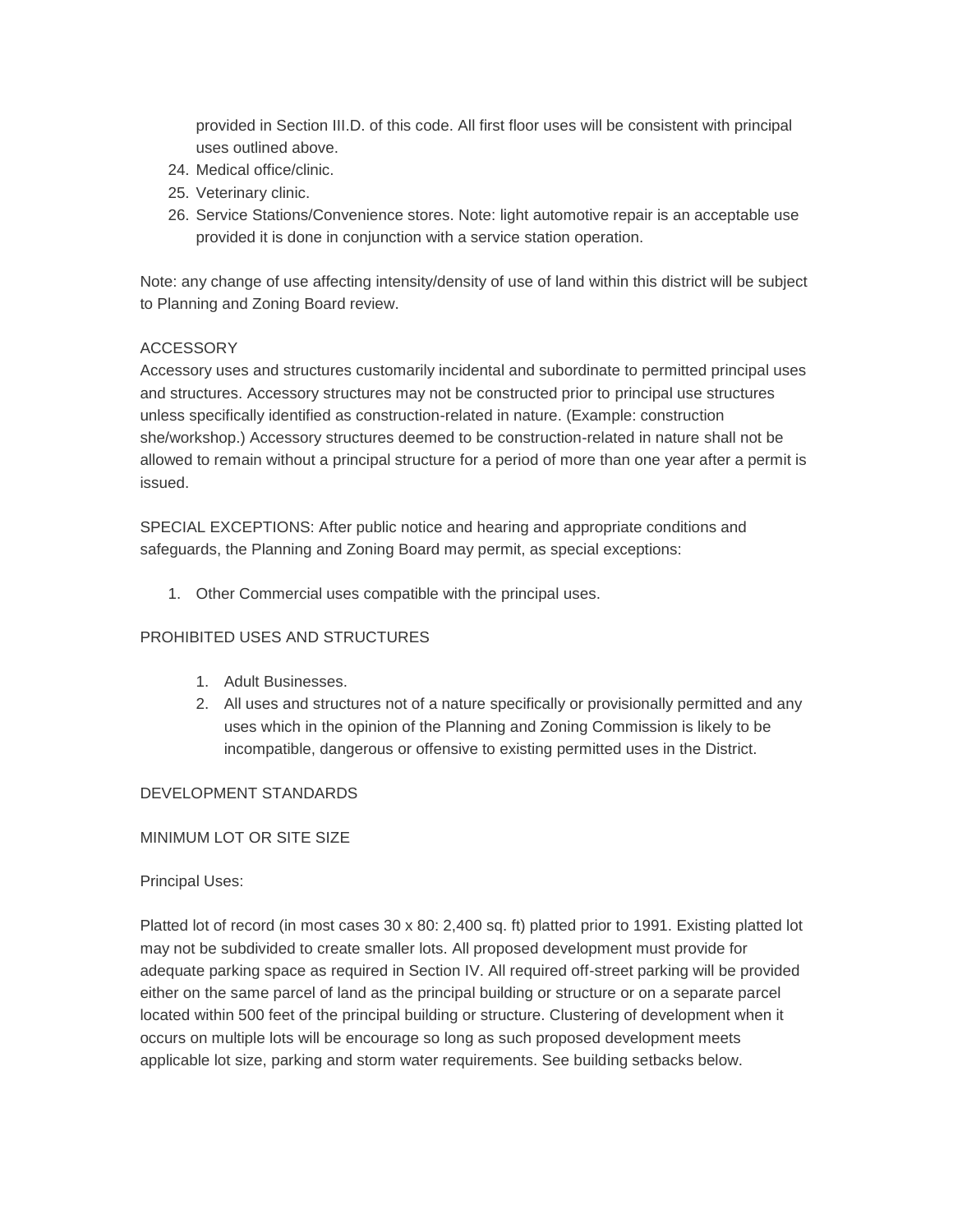All proposed development must provide for adequate parking space as required in Section IV. All required off-street parking would be provided either on the same parcel of land as the principal building or structure or on a separate parcel located within 500 feet of the principal building or structure.

MINIMUM BUILDING SETBACKS

Front: 0 feet

Side – Interior Lot: None

Side – Corner Lot: None

Rear: 0 feet

MAXIMUM BUILDING RESTRICTIONS

Lot Coverage: 80%

Building Height: 35 feet.

## APPLICABLE REGULATIONS

- 1. Parking Regulations. See Section IV (8) Parking Regulations
- 2. Special Exceptions: Unless otherwise specified, special exceptions must comply with development standard for principal uses. If deemed appropriate by the Planning and Zoning Commission in order to grant a special exception, certain more stringent standards may be imposed. In particular, the Planning and Zoning Board will consider compatibility of use in relation to adjacent properties when considering a special exception request. Any proposed use which is considered by the Board to be incompatible with existing conforming use shall be grounds for denial of a special exception.
- 3. Deleted
- 4. Sign Regulations See Section V Sign Regulations
- 5. Storm water Management Plans. Commercial development requires a department of Environmental Regulation permitted storm water management plan.
- 6. Supplemental Regulations Provisions of Section VII, Site Plan Review, and Section VIII, Storm water Management Plans shall be applicable to all lands within this district. Those areas within this district which fall within the Special Waterfront District are also subject to applicable regulations.
- 7. Sewer and Water. All development within the C-1 General Commercial District must be hooked up to the Apalachicola Water and Sewer System.
- 8. Development Adjacent to Wetlands. According to the City of Apalachicola Comprehensive Plan (Coastal management Element: Policy 2.2) "the City's land use regulations shall prohibit high density development proposed for areas within the Special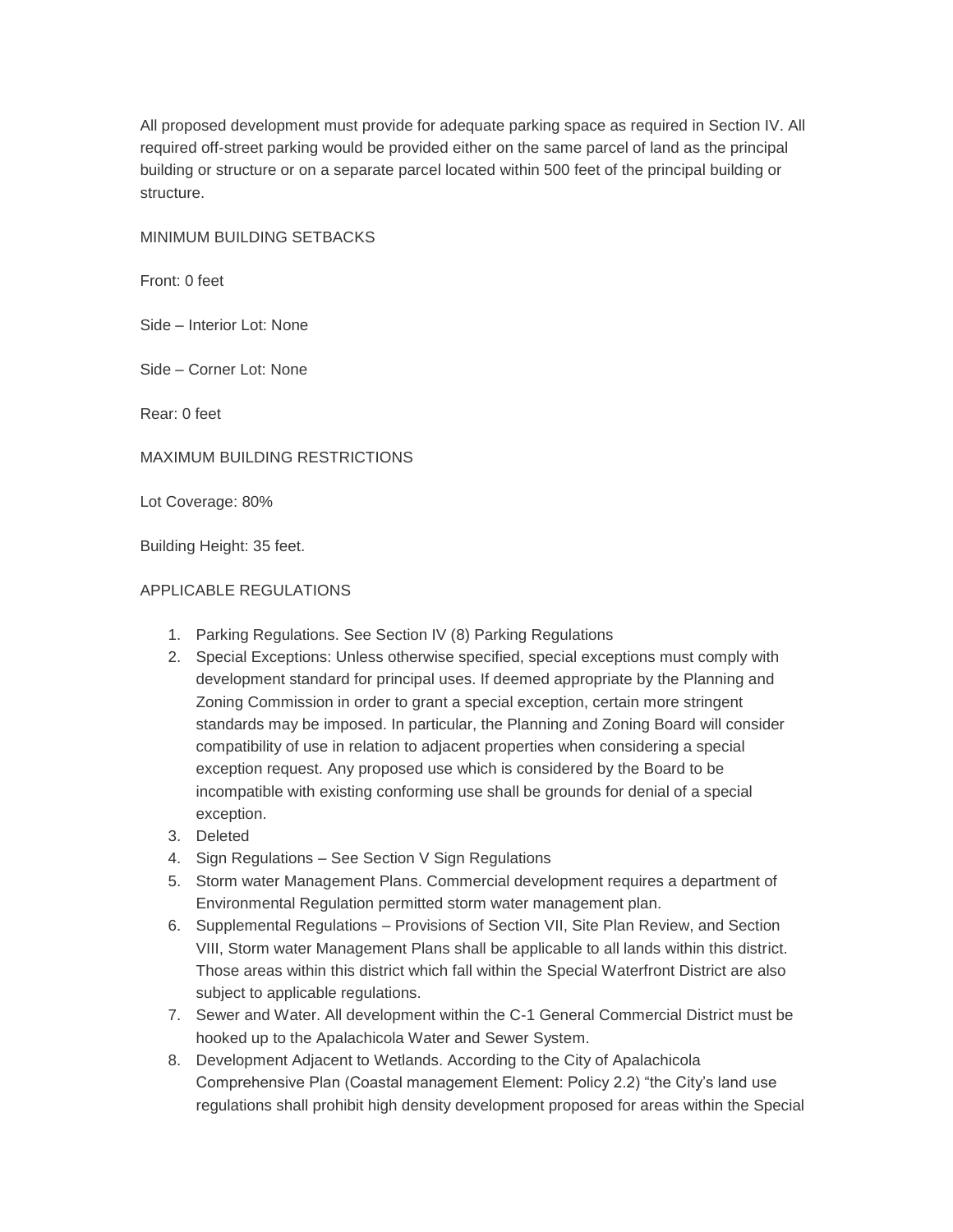Waterfront District adjacent to the waters or wetlands of the State. Development on lots adjacent to waters/wetlands will be restricted to 60% lot coverage. Further, lots that fall within the Special Waterfront District which are adjacent to waters or wetlands of the sate will maintain a 20 foot buffer (10 feet in RF) See standard #9 for applicable types of development allowed within the Special Waterfront District buffer.

9. Within the Special Waterfront District setback buffer (20 foot setback from the State waters/wetlands, 10 feet in RF district), the only development allowed shall consist of docks, pervious walkways or elevated walkways. This setback shall otherwise consist of a natural vegetation buffer.

## C-2 NEIGHBORHOOD COMMERCIAL

#### DISTRICT INTENT

The provisions of the C-2 District are intended to apply to areas within convenient traveling distance to one or more neighborhoods wherein small groups or retail commercial, professional, office and financial and other conventional commercial activities are permitted. This district is not intended to accommodate large scale commercial or service activities or automotive or other type of more intensive commercial activities.

## PERMITTED USES AND STRUCTURES

#### PRINCIPAL

- 1. Retail Food and Grocery
- 2. Retail Drug Store
- 3. Retail Hardware
- 4. Retail Variety Store
- 5. Retail Specialties
- 6. Retail Small Appliances
- 7. Eating and Drinking Establishments
- 8. Offices, Studios
- 9. Upholstery
- 10. Laundromat
- 11. Personal Services (Barber and Beauty Shops)
- 12. Social, Fraternal and Recreational Clubs
- 13. Antique Shops
- 14. Financial Institutions
- 15. Single Family
- 16. Utilities Substations
- 17. Child Care Centers

#### ACCESSORY

Customary uses and structures clearly incidental to one or more permitted uses and structures including dwelling units for owners or employees of permitted principal uses, provided that no such accessory use shall be of a nature prohibited as a principal use.

 SPECIAL EXECUTIONS: After public notice and hearing and appropriate conditions safeguards, the Planning and Zoning Board may permit, as special exceptions: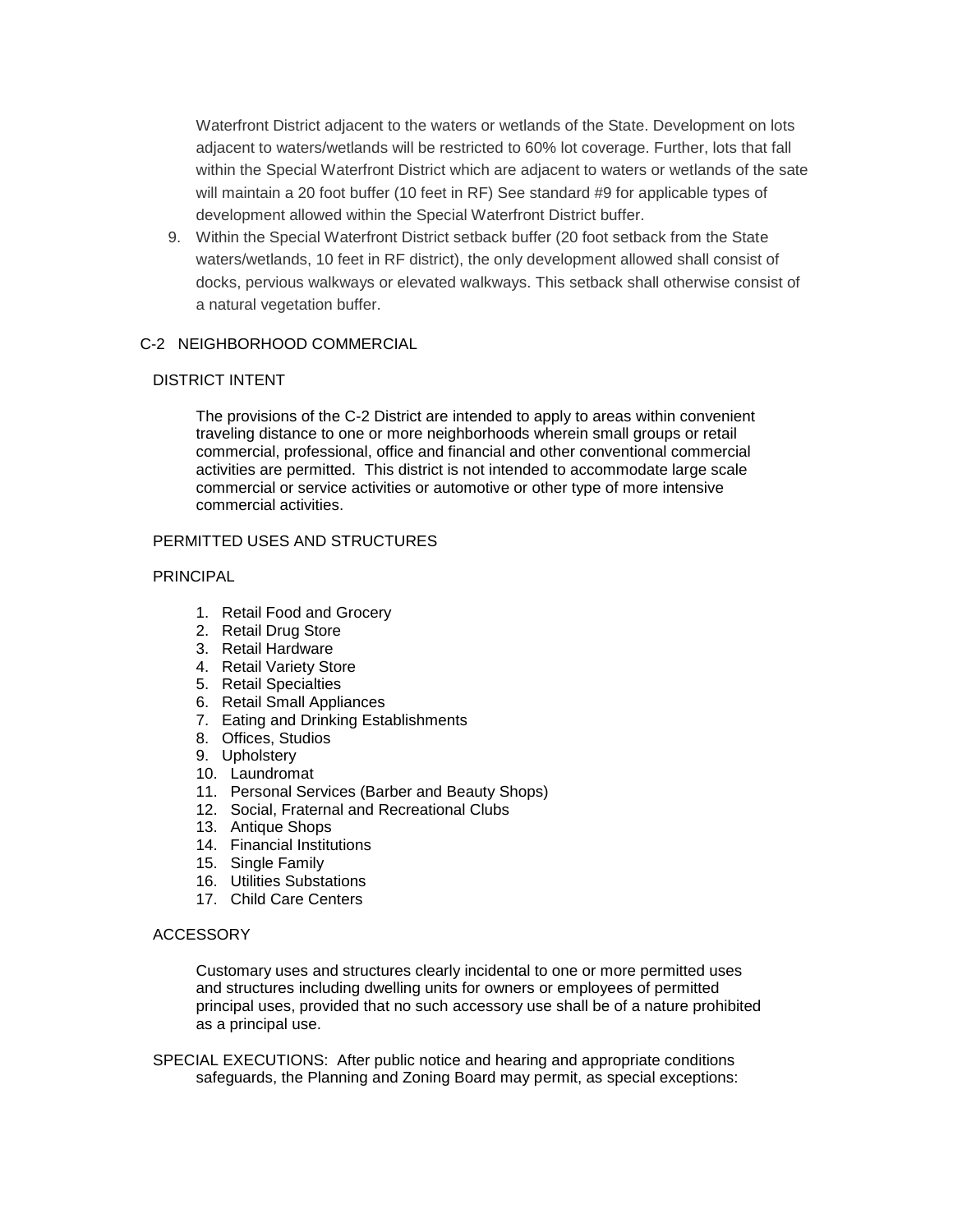- 1. Transient lodgings
- 2. Indoor Amusements (Pool, Billiard, Similar Uses)
- 3. Service Stations (No Repair Facilities)
- 4. Two Family
- 5. Residential Apartment Units

## PROHIBITED USES AND STRUCTURES

- 1. Junk Yards
- 2. Mobile Homes
- 3. Residential Travel Trailers
- 4. Uses and Structures not permitted as a special exception, principal use or accessory use of structure.

#### DEVELOPMENT STANDARDS

#### MINIMUM LOT OR SITE SIZE

Single Family and Other Principal Uses Area: 6,000 sq. ft. Width: 60 ft. Depth: 100 ft.

## MINIMUM BUILDING SETBACKS

Single Family

Front: 15 ft.

 Side - Interior Lot: 71/2 feet each side, or any combination of setbacks on each that equals at least 15 feet, provided that no such setback shall be less than 5 feet. Side - Corner Lot: 15 ft. Rear - 25 ft.

Other Principal Uses Front: 15 ft. Side: Interior Lot: 5 ft. Side - Corner Lot: 5 ft. Rear: 10 ft.

## MAXIMUM BUILDING RESTRICTIONS

Single Family Lot Coverage: 40% Building Height: 35 feet

Other Principal Uses Lot Coverage: 60% Building Height: 35 feet

#### APPLICABLE REGULATIONS

1. Parking Regulations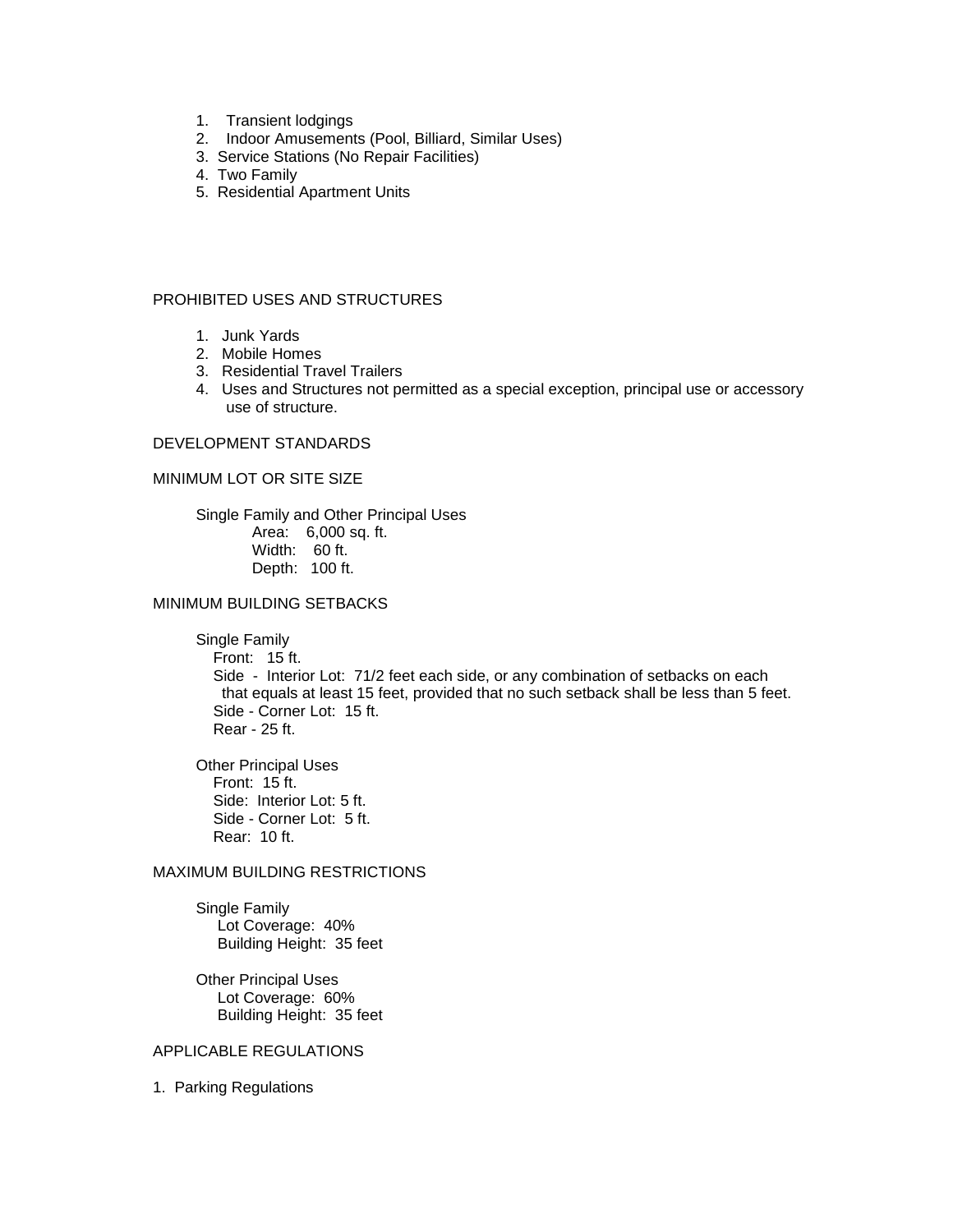See Section IV E (8) Parking Regulations

2. Sign Regulations

See Section V Sign Regulations

3. Special Exceptions:

Unless otherwise specified, special exceptions must comply with development standards for principal uses. If deemed appropriate by the Planning and Zoning Commission in order to grant a special exception, certain more stringent standards may be imposed.

4. Residential Apartment Units

When approved as a special exception, up to a maximum of three (3) residential apartment units may be allowed per existing single family structure provided that the lot upon which the structure is located has a front lot line of at least 60 feet and a depth of at least 100 feet and provided that at least one parking space per apartment unit is provided onsite; however, up to a maximum of four (4) residential apartment units may be allowed when approved as a special exception provided that the lot upon which the structure is located has a front lot line of at least 90 feet and a depth of 100 feet and provided that at least one parking space per apartment unit is provided onsite.

5. Storm water Management Plans

Commercial development requires a Department of Environmental Regulation permitted storm water plan.

6. Supplemental Regulations

Provisions of Section VII, Site Plan Review, and Section VIII, Storm water Management Plans, shall be applicable to certain lands within this district.

# **C-3 HIGHWAY COMMERCIAL**

#### DISTRICT INTENT

The provisions of the C-3 District are intended for areas suitable for light commercial and office development abutting arterial roads as defined in Section II of this code. Special requirements addressing limitations placed on access are intended to minimize and control ingress and egress to arterial roadways and promote a smooth and safe traffic flow of the general traveling public. (See special requirements)

# PERMITTED USES AND STRUCTURES

## PRINCIPAL

- 1. Transient Lodgings
- 2. Restaurants
- 3. Antique Shops
- 4. Business and Professional Offices
- 5. Medical Offices
- 6. Social and Fraternal Clubs and Lodges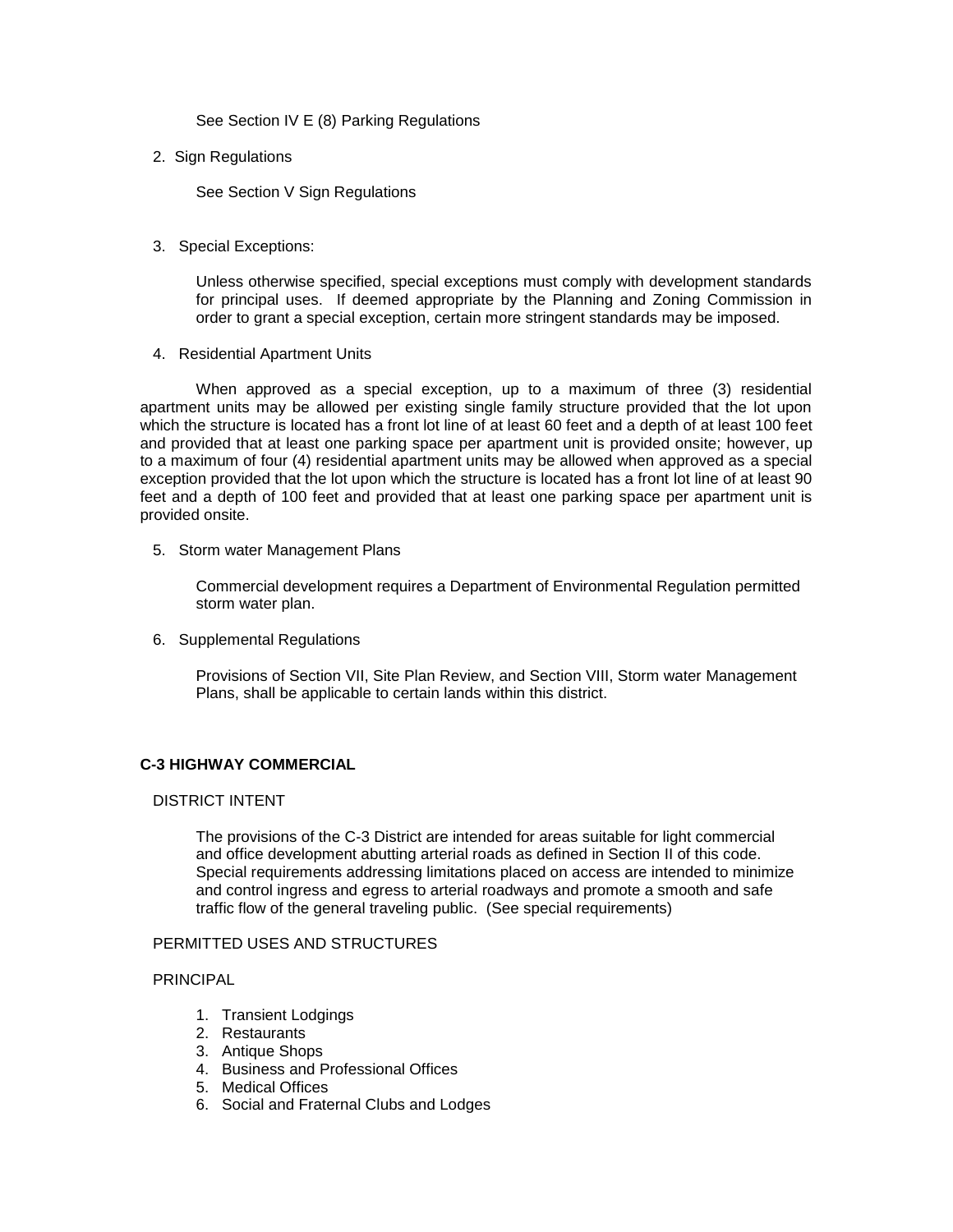- 7. Repair Services
- 8. Financial, Insurance and Real Estate Services
- 9. Personal Services (barber and beauty shops)
- 10. Utilities Substations

#### ACCESSORY

Customary uses and structures clearly incidental to one or more permitted uses and structures including dwelling units for owners or employees of permitted principal uses provided that such accessory use shall not be of a nature prohibited as a principal use.

 SPECIAL EXCEPTIONS: After public notice and hearing and appropriate conditions and safeguards, the Planning and Zoning Board may permit as special exceptions:

- 1. Convenience Stores
- 2. Retail Specialties
- 3. Churches
- 4. Service Stations
- 5. Single Family Residential
- 6. Two Family Residential

## PROHIBITED USES AND STRUCTURES

- 1. Mobile Homes
- 2. House Trailers
- 3. Residential Travel Trailers
- 4. Uses and structures not permitted as a special exception, principal use or accessory use and structure.
- 5. All uses and structures not of a nature specifically or provisionally permitted and any uses which in the opinion of the Planning and Zoning Commission is likely to be dangerous or offensive to permitted uses in the District, or those who pass on public ways, because of odor, smoke, noise, fumes, gas, fire, vibrations or emission of particulate matter or hazardous because or unusual danger of fire or explosion.

#### DEVELOPMENT STANDARDS

#### MINIMUM LOT OR SITE SIZE

| <b>Principal Uses</b> |                |
|-----------------------|----------------|
| Area:                 | $6,000$ sq.ft. |
| Width:                | 60 ft.         |
| Depth:                | $100$ ft.      |

#### MINIMUM BUILDING SETBACK

Front: 15 ft.

Side - Interior Lot: 5 ft.

Side - Corner Lot: 5 ft.

Rear: 10 ft.

## MAXIMUM BUILDING RESTRICTIONS

Lot Coverage: 60%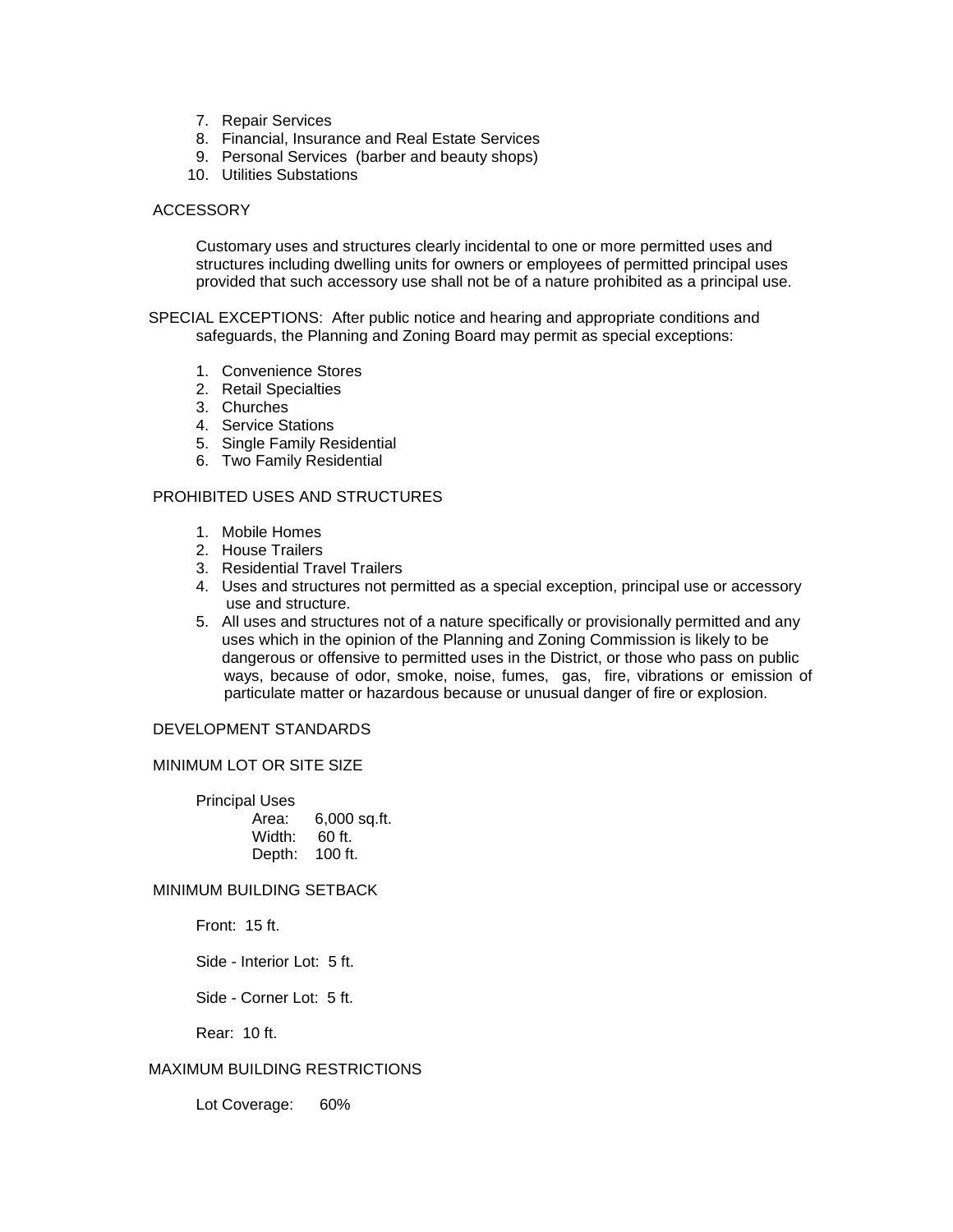Building Height: 35 feet

## APPLICABLE REGULATIONS

1. Parking Regulations

See Section IV E (8) Parking Regulations

2. Special Exceptions:

Unless otherwise specified, special exceptions must comply with development standards for principal uses. If deemed appropriate by the Planning and Zoning Commission in order to grant a special exception, certain more stringent standards may be imposed.

3. Sign Regulations

See Section V Sign Regulations

4. Storm water Management Plans

Commercial development requires a Department of Environmental Regulation permitted storm water plan.

5. Supplemental Regulations

Provisions of Section VII, Site Plan Review, and Section VIII, Storm water Management Plans, shall be applicable to certain lands within this district.

**C-4 COMMERCIAL DISTRICT** (standards amended 2-7-06. Ordinance: 2006-01)

# DISTRICT INTENT

To provide for the economic needs of the City residents by accommodating a variety of light commercial land uses in areas convenient to transportation and central water/sewer facilities. This district accommodates certain residential applications (either short term or permanent) contingent on certain restrictions being met. All residential development proposed for this district shall be combined with a first floor commercial endeavor. No stand-alone residential development shall be allowed. It is to be understood that the C-4 district is primarily commercial in nature – any provision for residential use shall accept existing commercial uses in the district and accept overall general commercial noise, traffic, smells, etc. It is the district intent that all development within the district be consistent with the intent of Section VI Historic and Cultural Preservation Regulations and have an aesthetic compatibility with the nature of the adjacent Historic Downtown.

The overall district is to create pedestrian friendly flow of commerce throughout the downtown area that encourages local residents and visitors to patronize both the retail, business, dining and drinking establishments in the area and experience the traditional resource-based industries and attractions of the district. This district implements planned infrastructure features not feasible in the adjacent C-1 district: i.e.: clustering, planned parking, setback provisions. It is the intent within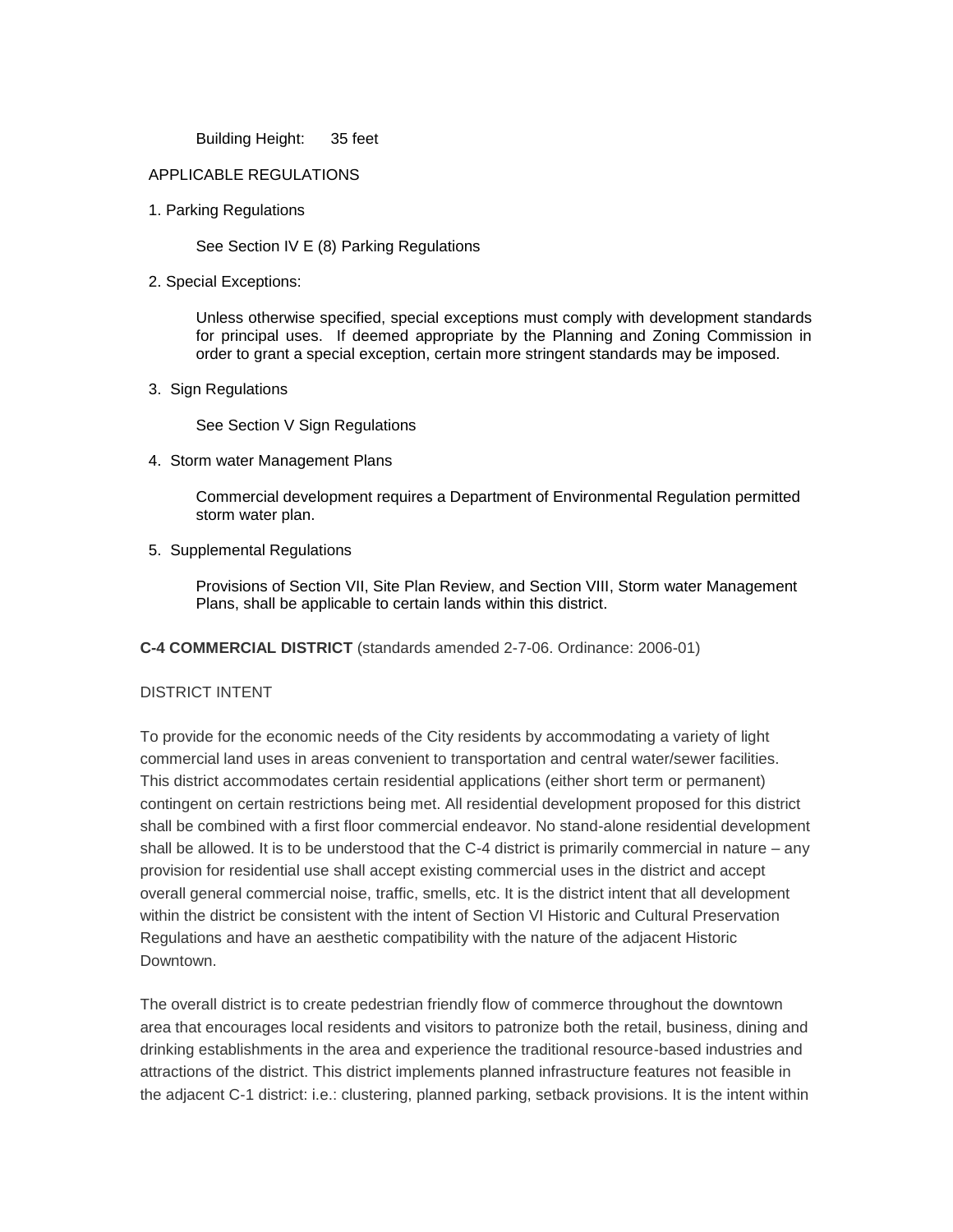this district that all new construction, whenever possible, direct parking and vehicular access to the back of the building via an alley/easement.

## PERMITTED USES AND STRUCTURES

## **PRINCIPAL**

- 1. Retail and Wholesale Building Materials
- 2. Automotive Repair, Sales and Rental
- 3. Veterinary Hospitals, Medical Clinics and Offices.
- 4. Light Manufacturing and Assembly
- 5. Printing and Publishing
- 6. Boat Sales and Services
- 7. Retail and Wholesale Activities
- 8. Retail and Wholesale Seafood
- 9. Ship Repair Yards with Dry-dock facilities
- 10. Marine Supplies
- 11. Single Family Residential Units when combined with commercial establishments provided there is no more than one residential unit per 2400 sq. ft. of property. All residential units proposed for this district shall adhere to the minimum lot size requirements and shall not extend beyond the total foundation footprint (may include porches, but NOT parking spaces and/or driveways) of the first commercial floor. Further, the residential units will not be permitted on the ground floor nor shall first floor parking garages, storage units or drive-thru be considered commercial endeavors. All first floor uses shall be compatible with adjacent upstairs residential use. Principal uses 2,8, and 9 are not compatible as first floor endeavors when residential use if sought as a use upstairs.
- 12. Hotels, Motels (see Transient Lodging Ordinance)
- 13. Eating and Drinking Establishments
- 14. Offices/Studios
- 15. Museums/Galleries.

Note: Any change of use affecting any intensity/density of use of land within this district shall be subject to Planning and Zoning Board review.

#### ACCESSORY

Accessory structures customarily incidental and subordinate to permitted principal uses and structures shall not be constructed prior to principal use structures. The only exception to this provision is for a temporary construction trailer which houses materials and tools, Construction trailers shall not be allowed to remain without a principal structure for a period of more than one year after a permit is issued.

SPECIAL EXCEPTIONS: After public notice and hearing and appropriate conditions and safeguards, the Planning and Zoning Board may permit as special exceptions:

1. Other commercial uses compatible with the principal uses.

#### PROHIBITED USES AND STRUCTURES

- 1. All uses and structures not of a nature specifically or provisionally permitted and any uses which in the opinion of the planning and Zoning commission is likely to be incompatible, dangerous or offensive to existing permitted uses in the District, and
- 2. Adult Businesses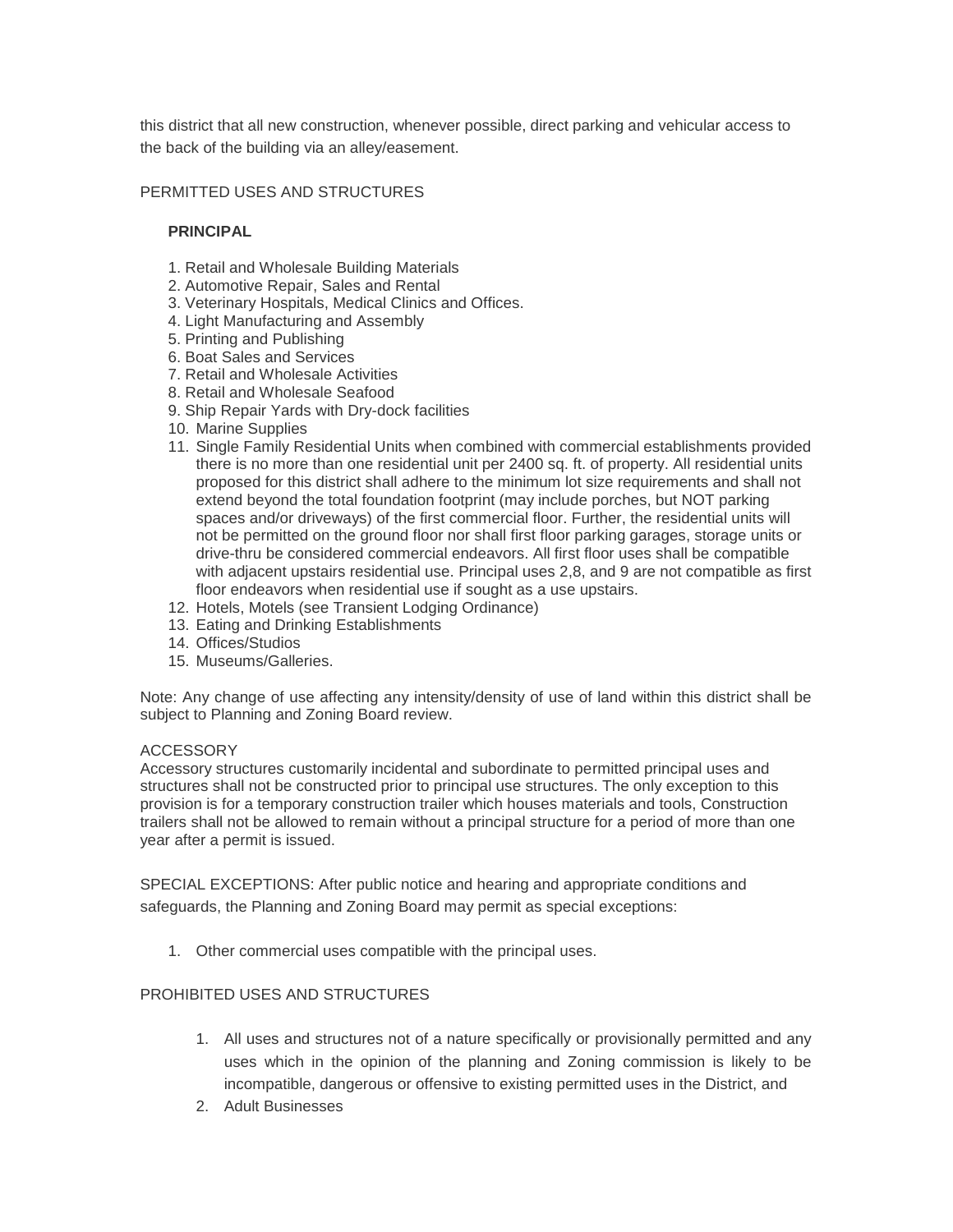# DEVELOPMENT STANDARDS

# MINIMUM LOT OR SITE SIZE

## Principal Uses

Platted lot of record (in most cases 30 x 80: 2,400 sq. ft) platted prior to 1991. Existing platted lot may not be subdivided to create smaller lots. All proposed development must provide for adequate parking space as required in Section IV. All required off-street parking will be provided either on the same parcel of land as the principal building or structure or on a separate parcel located within 500 feet of the principal building or structure. Clustering of development when it occurs on multiple lots will be encourage so long as such proposed development meets applicable lot size, parking and storm water requirements. See building setbacks below.

## MINIMUM BUILDING SETBACKS

Front: 0 or the minimum distance required to provide elevated access to the building.

Side –5 feet. Note: the minimum 5-foot setback may be reduced to zero provided appropriate fire safety standards (firewalls, etc.) are met.

Rear: 0 or the balance between what is necessary to set back on eh front and still meet a 20 foot overall setback from front/rear.

Note: It is the intent within this district to require the footprint of all new construction be flush with the front lot lines, as much as possible to encourage walking traffic. It is recommended that all new construction direct parking and vehicular access to the back of the building via alley/easement access.

It is understood that elevation requirements vary within the district and may not allow for adequate access to built to the front lot line – thereby this provision would allow development to be set back the minimum required to provide such access. Elevated access when applicable shall be compatible with adjacent lot access.

# MAXIMUM BUILDING RESTRICTIONS

Lot Coverage: 65% See note 6 for additional requirements

Building Height: 35 feet.

# APPLICABLE REGULATIONS

- 1. Storm water Management Plans: Commercial development requires a department of Environmental Regulation permitted storm water plan and review by City engineers.
- 2. Special Exceptions. Unless otherwise specified, special exceptions shall comply with development standards for principal uses. If deemed appropriate by the Planning and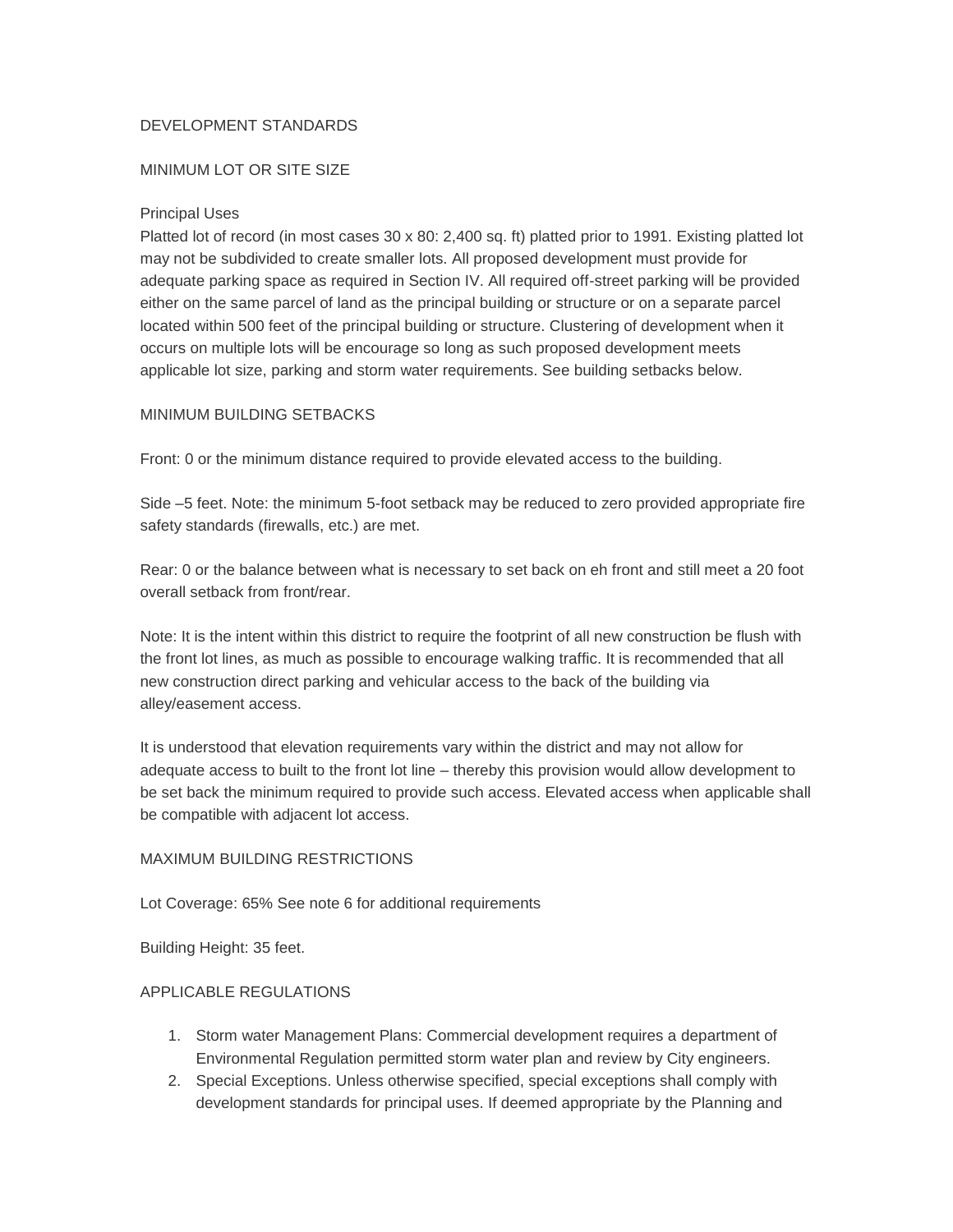Zoning Commission in order to grant a special exception, certain more stringent standards may be imposed.

- 3. Parking Regulations: See Section IV e 8 Parking Regulations
- 4. Sign Regulations: See Section V Sign Regulations
- 5. Supplemental Regulations Provisions of Section VII, Site Plan Review, and Section VIII, Storm water Management Plans, shall be applicable to all lands within this district. Those areas within this district which fall within the Special Waterfront District are also subject to applicable regulations.
- 6. Development Adjacent to Wetlands. According to the City of Apalachicola Comprehensive Plan (Coastal management Element: Policy 2.2) "the City's land use regulations shall prohibit high density development proposed for areas within the Special Waterfront District adjacent to the waters or wetlands of the State. Development on lots adjacent to waters/wetlands will be restricted to 60% lot coverage. Further, lots that fall within the Special Waterfront District which are adjacent to waters or wetlands of the sate will maintain a 20 foot buffer (10 feet in RF) See standard #7 for applicable types of development allowed within the Special Waterfront District buffer.
- 7. Within the Special Waterfront District setback buffer (20 foot setback from the State waters/wetlands, 10 feet in RF district), the only development allowed shall consist of docks, pervious walkways or elevated walkways. This setback shall otherwise consist of a natural vegetation buffer.
- 8. Hotels/Motels: See Transient Lodging Ordinance for specific development standards that apply to uses in this district.

#### **RF RIVERFRONT DISTRICT**

#### DISTRICT INTENT

To provide for a variety of uses along the Apalachicola waterfront to meet the need for both water dependent activities such as seafood related and boating, with such water enhanced activities as tourism related and residential development. The area to be zoned as Riverfront shall be limited to that which has traditionally served as the center of the City's economy. Furthermore, to guide the development in a manner consistent with the protection and conservation of the basic functions and productivity of the Apalachicola River/Bay systems.

#### **PERMITTED USES AND STRUCTURES**

PRINCIPAL

- 1. Retail and Wholesale Seafood
- 2. Ship Repair Yards and Dry-dock Facilities
- 3. Marine Supplies and bait Shops
- 4. Ice houses
- 5. Marinas
- 6. Restaurants
- 7. Motels/Hotels
- 8. Recreation Facilities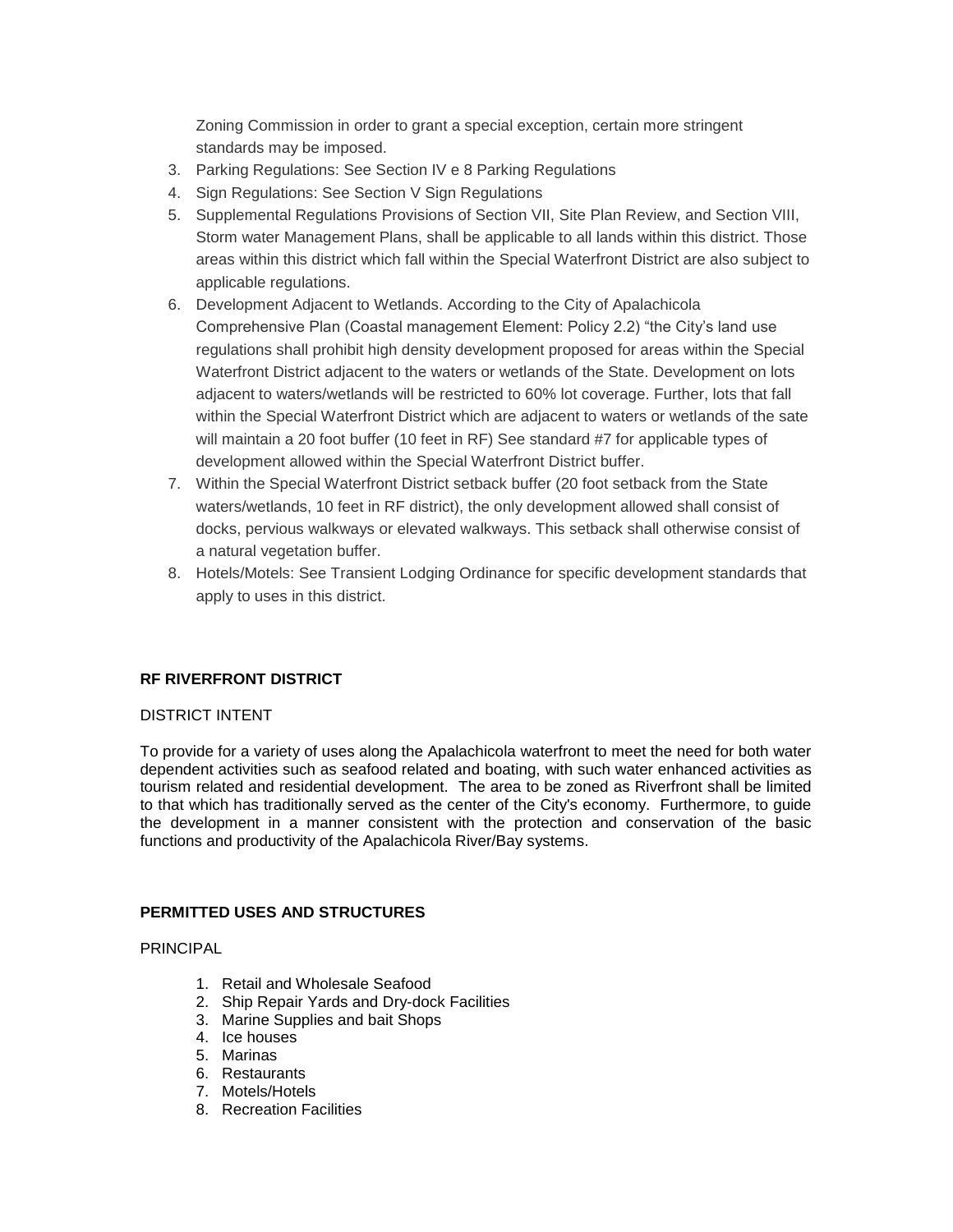9. Boat Sales and Service

#### **ACCESSORY**

Accessory uses and structures customarily incidental and subordinate to permitted uses and structures.

SPECIAL EXCEPTIONS: After public notice and hearing and appropriate conditions and safeguards the Planning and Zoning Board may permit, as special exceptions.

- 1. Fuel dispersing devices
- 2. Retail establishments such as, but not limited to, gift shops, boutiques, and souvenir shops.
- 3. Drinking establishments
- 4. Multi-Family Residential
- 5. Single Family Residential
- 6. Utilities Substations

## **PROHIBITED USES AND STRUCTURES**

1. All uses and structures not of a nature specifically or provisionally permitted

# **DEVELOPMENT STANDARDS**

MINIMUM LOT OR SITE SIZE

Principal Uses other than Residential Area: 3,500 sq ft platted Width: 50 feet Depth: 70 ft. platted

> Single Family Area: 3,500 sq ft platted Width: 50 ft Depth: 70 ft. Platted

> Multi-Family Residential Area: 7,000 sq ft platted Width: 100 ft. Dept: 70 ft platted

MINIMUM BUILDING SETBACKS

Residential Uses

Front: None

Side: Interior Lot: Any combination of setbacks on each side that equals at least 15 feet provided that no such setback shall be less than 5 feet.

Side - Corner Lot: Any combination of setbacks on each side that equals at least 15 feet provided that no such setback shall be less than 5 feet.

Rear: 10 feet from the river.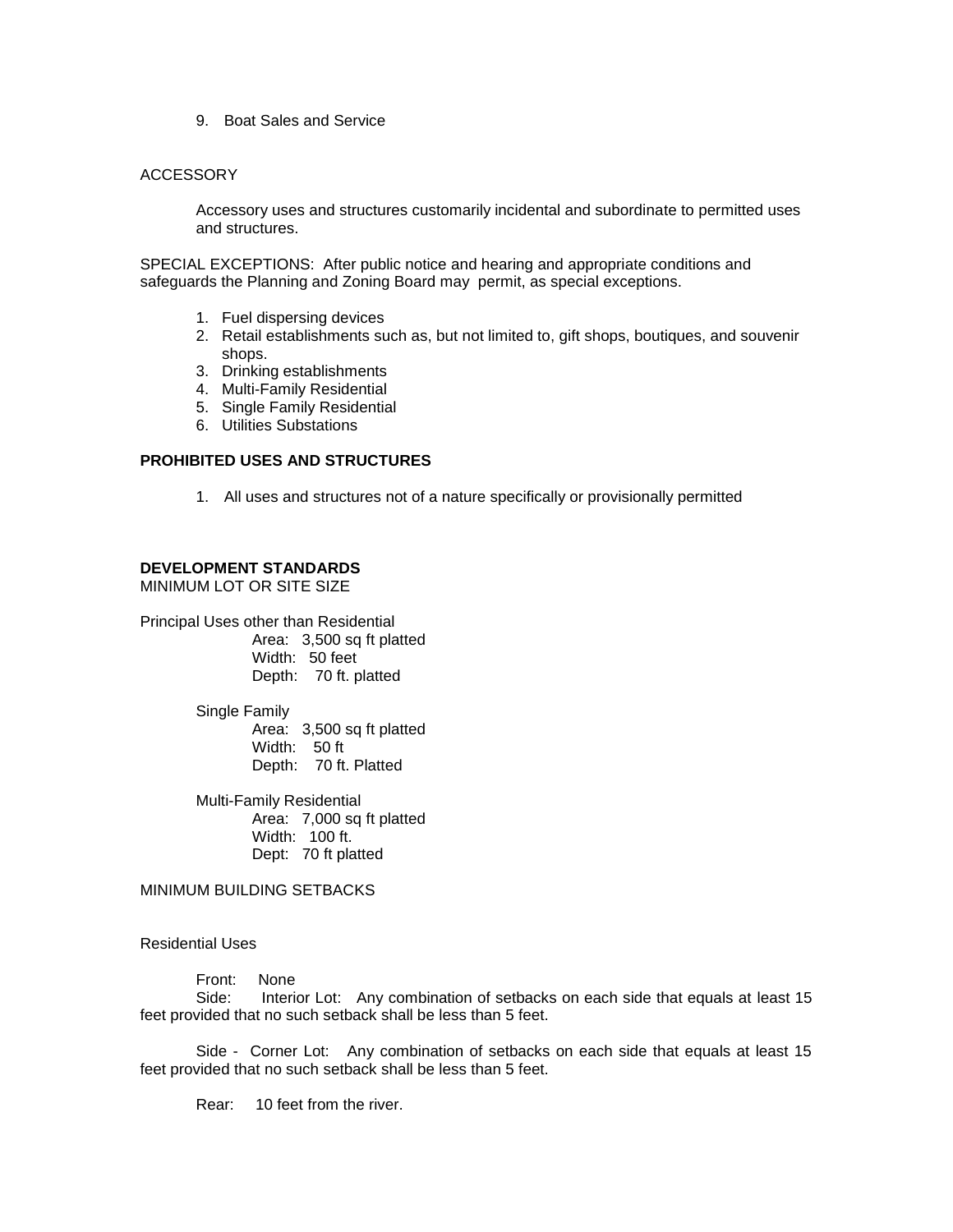Other Principal Uses

Front : None

Side: - Interior Lot: 5 Feet. The minimum 5 foot interior setback on one side may be reduced to zero provided that at least a 10 foot setback is provided on the other side, the adjacent property owner agrees to build on the same interior lot line and to construct an adjoining wall, and both property owners file deed restrictions on the subject lots to ensure that development complies with this provision. The deed restriction shall be approved by the City Attorney and may be released only upon approval by both property owners and the City Commission.

Side - Corner Lot: 5 feet. The minimum 5 foot interior setback on one side may be reduced to zero provided that at least a 10 foot setback is provided on the other side, the adjacent property owner agrees to build on the same interior lot line and to construct an adjacent wall, and both property owners file deed restrictions on the subject lots to ensure that development complies with this provision. The deed restriction shall be approved by the City Attorney and may be released only upon approval by both property owners and the City Commission.

Rear – 10 feet from the river.

MAXIMUM BUILDING RESTRICTIONS Lot Coverage: 80% total lot coverage 50% impervious lot coverage

#### APPLICABLE REGULATIONS

1. Outdoor Storage of Waste and Materials

No outdoor storage of waste or materials, other than oyster shells, used in seafood processing, machine maintenance or solid waste shall occur within 50 feet of the Apalachicola River; and no discharge of such waste and materials shall occur into the river.

2. Storm water Management

To ensure protection of the Apalachicola River/Bay system, all development in the RF District shall comply with the City Storm water Management Plan and Site Plan Review, Section VII and Section VIII of this code. Storm water shall be directed away from the river. All structures, with the exception of pile supported uninhabitable water dependent structures such as docks, shall be setback a minimum of 10 feet from the river and no impervious surfaces shall be placed within the setback.

In order to minimize storm water contamination, all roof covering must be constructed of tin (metal) clay tile, slate, untreated wood, or a comparable material which will not contaminate runoff from the roof. No asbestos, asphalt or other petroleum-based material shall be used.

3. Residential Development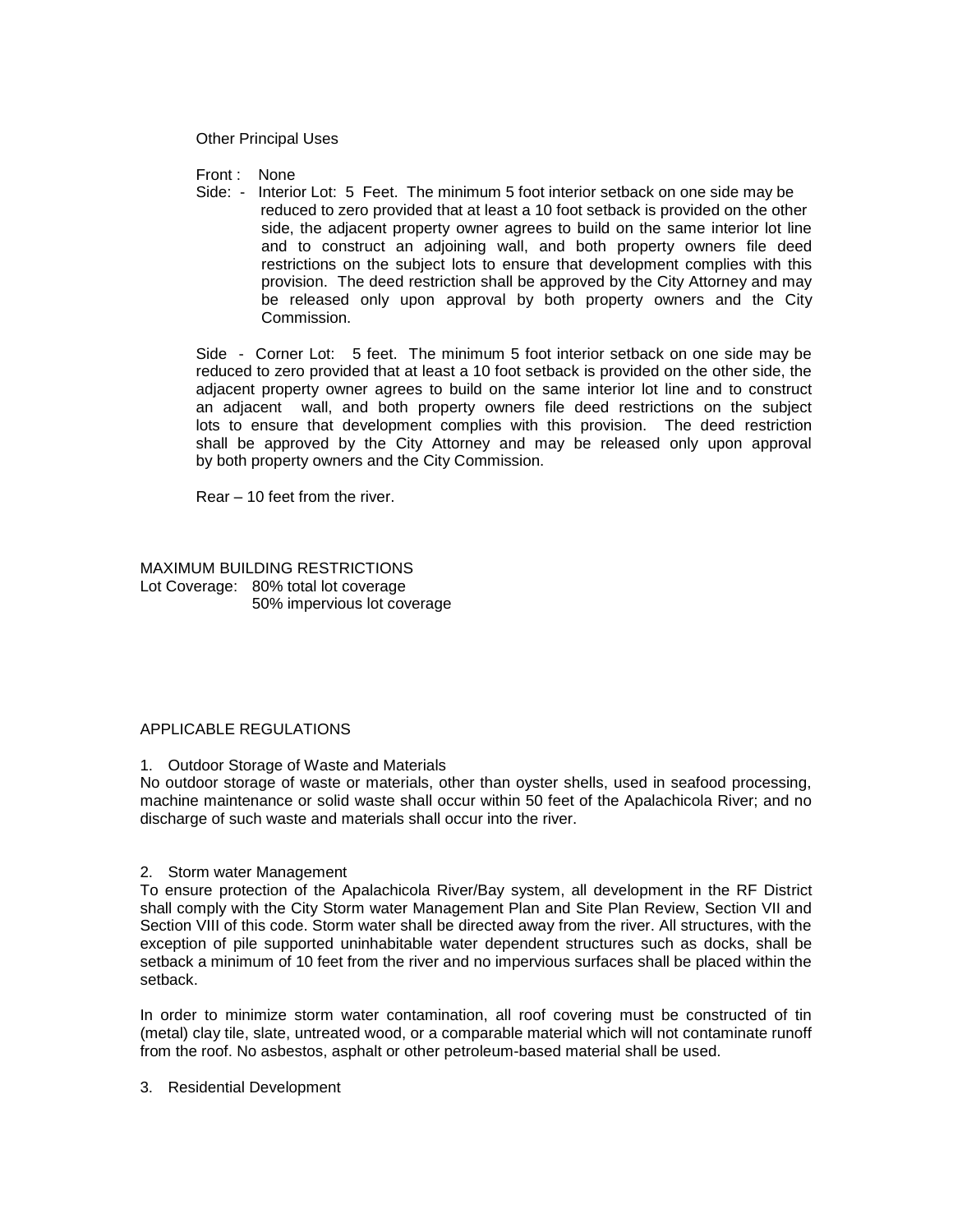Residential development in the RF District shall be limited to a total of one unit per 50 linear feet of river frontage for single family and one unit per 25 linear feet of river frontage for multi-family. Motel/hotel development shall be restricted to one unit per 10 linear feet of river frontage. Conversion or use of hotel/motel units for permanent residences is prohibited.

#### 4. Parking Requirements

See Section IV E (8) Parking Regulations

#### 5. Seafood Dealer and Processors

Seafood dealers and seafood processors shall be exempt from the 10-foot setback from the river and shall also be exempt from the 50% maximum impervious surface requirement. Such developments are not exempt from State storm water permitting or the provision of Section VII Site Plan Review and Section VIII, Storm water Management Plan review.

#### 6. Special Exceptions

Unless otherwise specified, special exceptions must comply with the development standards for principal uses. If deemed appropriate by the Planning and Zoning Commission in order to grant a special exception, certain more stringent standards may be imposed.

#### 7. Supplemental Regulations

Provisions of Section VII, Site Plan Review, and Section VIII, Storm water Management Plans, shall be applicable to certain lands within this district.

#### 8.Standards for Marinas

- a. New enclosed boat basins shall be prohibited.
- b. Docks shall extend out to water no less than four feet deep at mean low tide.
- c. Dredging for new marinas shall be restricted to limited channels for launching boats.

d. Marinas must provide vehicular parking according to the standards set forth in Section IV, E, 8 of this code.

e. Fueling facilities shall be designed to contain spills from on-land equipment and shall be prepared to contain spills in the water.

f. All parking, dry storage and non-water dependent facilities shall be built on existing uplands.

g. Marinas must prepare by 1993 a hurricane plan which will describe measures to be taken to minimize damage to marina sites, neighboring properties, and the environment. The hurricane plans must be filed with an approved by the Emergency Management Director and City Building Inspector.

h. All new marinas shall be required to have sewage pump out facilities. All existing marinas will be required to install sewage pump out facilities before Dec. 31, 1995.

#### **R/C RESEARCH CONSERVATION DISTRICT**

#### DISTRICT INTENT

To provide areas for the research, enjoyment and preservation of natural wetland systems within the jurisdiction of the City, and provide for facilities compatible with, and in support of such research, enjoyment and preservation, which require proximity to the area's natural systems.

## PERMITTED USES AND STRUCTURES

#### PRINCIPI F

1. Open Space